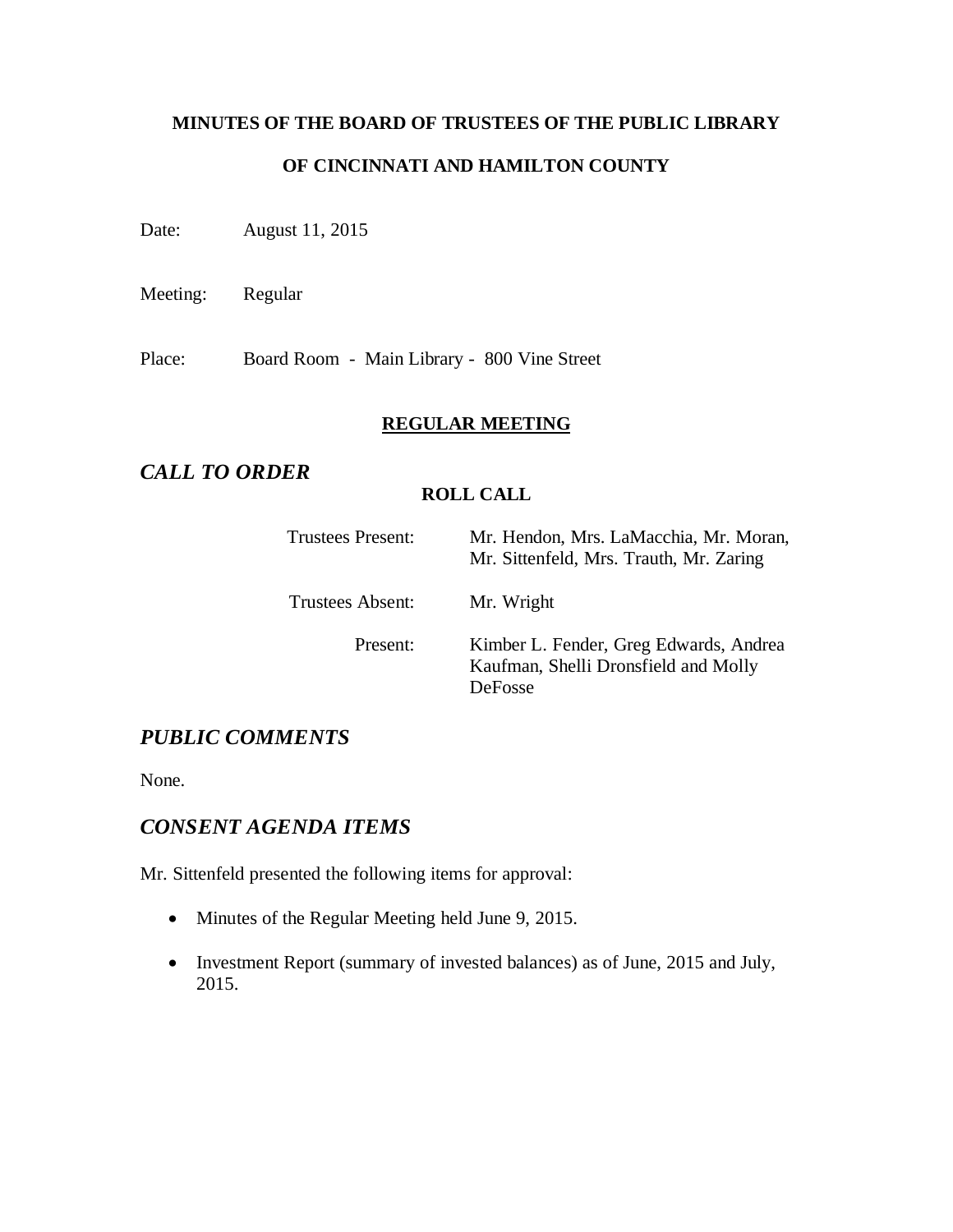#### **Investment Report**

|                                           | Amount          | Amount          |
|-------------------------------------------|-----------------|-----------------|
|                                           | 6/30/2015       | 7/31/2015       |
| <b>Fifth Third Investment</b>             |                 |                 |
| General Fund                              | \$500,000.00    | \$500,000.00    |
| <b>Operating Account</b>                  |                 |                 |
| General Fund                              | \$14,395,435.29 | \$13,758,139.23 |
| Insurance/Indemnification                 | 230,000.00      | 230,000.00      |
| Special Revenue Funds                     | 227,248.60      | 236,879.13      |
| Building and Repair                       | 2,854,474.21    | 1,950,504.46    |
| <b>Permanent Trust Funds</b>              | 1,534,902.89    | 1,530,165.38    |
|                                           | \$19,242,060.99 | \$17,705,688.20 |
| <b>STAR Ohio</b>                          |                 |                 |
| Building and Repair                       | 1,047,298.28    | 1,047,357.93    |
| <b>Managed Investments (Trust Funds):</b> |                 |                 |
| Permanent Trust Funds                     | \$6,738,231.00  | \$6,738,231.00  |
| <b>GRAND TOTAL</b>                        | \$27,527,590.27 | \$25,991,277.13 |

- Monthly Financial Reports for the periods ending June, 2015 and July, 2015.
- Personnel Change Report reflects changes through July 31, 2015.

| <b>Action</b>      | Agency                                             | <b>Position Title</b>                         | <b>Employee Name</b>      | <b>Effective</b> |
|--------------------|----------------------------------------------------|-----------------------------------------------|---------------------------|------------------|
|                    |                                                    |                                               |                           | Date             |
| <b>APPOINTMENT</b> | <b>BLUE ASH BRANCH</b>                             | <b>STUDENT SHELVER</b>                        | <b>BROCK, STEFANIE N</b>  | 6/7/2015         |
| <b>APPOINTMENT</b> | <b>GROESBECK BRANCH</b>                            | <b>STUDENT SHELVER</b>                        | <b>BUBENHOFER, JOHN C</b> | 5/24/2015        |
| <b>APPOINTMENT</b> | <b>NORTH CENTRAL</b><br><b>BRANCH</b>              | <b>STUDENT SHELVER</b>                        | <b>BURKE, ANNA K</b>      | 6/7/2015         |
| <b>APPOINTMENT</b> | <b>NORTH CENTRAL</b><br><b>BRANCH</b>              | REFERENCE LIBRARIAN                           | COX, PHYLLIS A            | 5/24/2015        |
| <b>APPOINTMENT</b> | PRICE HILL BRANCH                                  | <b>BRANCH MANAGER</b>                         | DAVIDSON, SHAUN A         | 6/7/2015         |
| <b>APPOINTMENT</b> | <b>GREEN TOWNSHIP</b><br><b>BRANCH</b>             | <b>STUDENT SHELVER</b>                        | DOLE, KATELYN N           | 5/24/2015        |
| <b>APPOINTMENT</b> | <b>DIRECTOR'S OFFICE</b>                           | STRATEGIC INITIATIVES<br><b>DIRECTOR</b>      | DRONSFIELD, MICHELLE R    | 7/5/2015         |
| <b>APPOINTMENT</b> | <b>SORTING &amp; MATERIALS</b><br><b>RETRIEVAL</b> | <b>SORTER</b>                                 | <b>EKEZIE, AUSTIN U</b>   | 5/24/2015        |
| <b>APPOINTMENT</b> | <b>LOVELAND BRANCH</b>                             | <b>STUDENT SHELVER</b>                        | <b>FARLOW, MADELINE M</b> | 7/19/2015        |
| <b>APPOINTMENT</b> | <b>HUMAN RESOURCES</b>                             | <b>HUMAN RESOURCES</b><br><b>REP</b>          | <b>GABBARD, FELICIA D</b> | 7/5/2015         |
| <b>APPOINTMENT</b> | <b>TECHCENTER /</b><br><b>MAKERSPACE</b>           | <b>SENIOR LIBRARY</b><br><b>SERVICES ASST</b> | <b>GASPER, ANDREW J</b>   | 5/24/2015        |
| <b>APPOINTMENT</b> | <b>EDUCATION &amp;</b><br><b>HOMEWORK SUPPORT</b>  | <b>SUMMER BRAIN CAMP</b><br><b>AIDE</b>       | <b>GRAY, EMMAC</b>        | 5/24/2015        |
| <b>APPOINTMENT</b> | <b>ANDERSON BRANCH</b>                             | <b>STUDENT SHELVER</b>                        | <b>KELLER. BRYANJ</b>     | 5/24/2015        |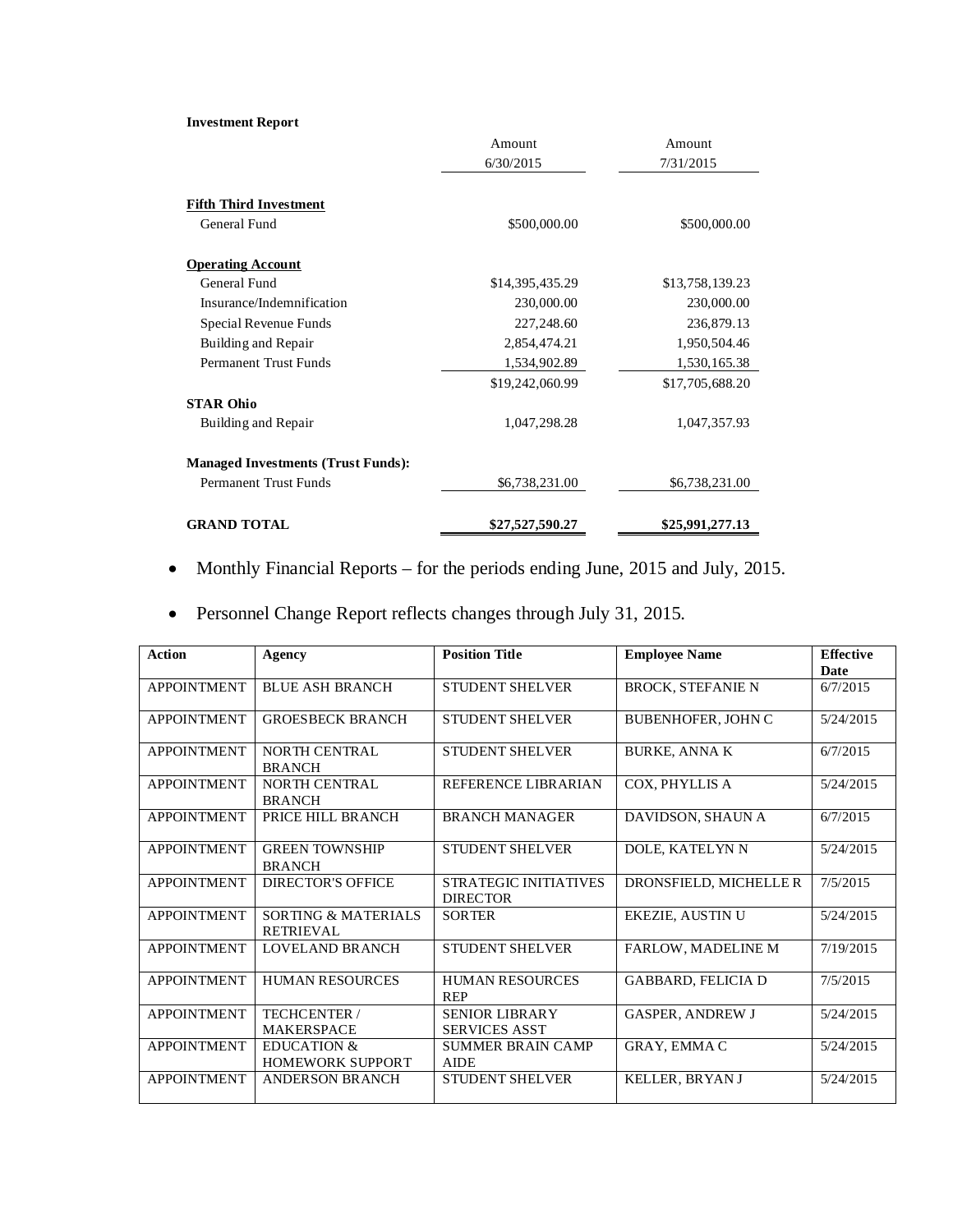| <b>APPOINTMENT</b> | <b>FOREST PARK BRANCH</b>                   | <b>TEEN LIBRARIAN</b>                         | LEBOURVEAU, KELLY A                  | 7/5/2015  |
|--------------------|---------------------------------------------|-----------------------------------------------|--------------------------------------|-----------|
| <b>APPOINTMENT</b> | PRICE HILL BRANCH                           | <b>LIBRARY SERVICES</b><br><b>ASSISTANT</b>   | LITTLE, BROOKE E                     | 6/7/2015  |
| <b>APPOINTMENT</b> | <b>BOND HILL BRANCH</b>                     | STUDENT SHELVER                               | MOLKENTIN, MARLEY S                  | 7/19/2015 |
| <b>APPOINTMENT</b> | <b>VIRTUAL</b><br><b>INFORMATION CENTER</b> | <b>LIBRARY SERVICES</b><br><b>ASSISTANT</b>   | NEELEY, MARK A                       | 6/7/2015  |
| <b>APPOINTMENT</b> | PLEASANT RIDGE<br><b>BRANCH</b>             | <b>LIBRARY SERVICES</b><br><b>ASSISTANT</b>   | PATRICE, ELI J                       | 6/21/2015 |
| <b>APPOINTMENT</b> | <b>CLIFTON BRANCH</b>                       | <b>LIBRARY SERVICES</b><br><b>ASSISTANT</b>   | RIDEOUT, ANTHONY M                   | 5/24/2015 |
| <b>APPOINTMENT</b> | SHARONVILLE BRANCH                          | <b>LIBRARY SERVICES</b><br><b>ASSISTANT</b>   | ROTH, LAUREN A                       | 7/5/2015  |
| <b>APPOINTMENT</b> | NORTH CENTRAL<br><b>BRANCH</b>              | <b>LIBRARY SERVICES</b><br><b>ASSISTANT</b>   | RUMPING, ELIZABETH C                 | 6/7/2015  |
| <b>APPOINTMENT</b> | MARIEMONT BRANCH                            | STUDENT SHELVER                               | SAFIER, GABRIEL I                    | 7/19/2015 |
| <b>APPOINTMENT</b> | ANDERSON BRANCH                             | STUDENT SHELVER                               | SANDMANN, LISA I                     | 7/19/2015 |
| <b>APPOINTMENT</b> | MT. WASHINGTON<br><b>BRANCH</b>             | STUDENT SHELVER                               | SHOOK, CHRISTINA R                   | 6/7/2015  |
| <b>APPOINTMENT</b> | PRICE HILL BRANCH                           | <b>LIBRARY SERVICES</b><br><b>ASSISTANT</b>   | SPENCER, OLIVIA S                    | 6/7/2015  |
| <b>APPOINTMENT</b> | MONFORT HEIGHTS<br><b>BRANCH</b>            | <b>LIBRARY SERVICES</b><br><b>ASSISTANT</b>   | STORMER, NATHAN T                    | 7/19/2015 |
| <b>APPOINTMENT</b> | <b>EDUCATION &amp;</b><br>HOMEWORK SUPPORT  | <b>SUMMER BRAIN CAMP</b><br><b>AIDE</b>       | TABLER, ZACARY MW                    | 5/24/2015 |
| <b>APPOINTMENT</b> | SHARONVILLE BRANCH                          | <b>LIBRARY SERVICES</b><br><b>ASSISTANT</b>   | VALENZUELA-BARRIOS,<br><b>JAVERT</b> | 5/24/2015 |
| <b>APPOINTMENT</b> | <b>READING BRANCH</b>                       | <b>LIBRARY SERVICES</b><br><b>ASSISTANT</b>   | WRIGHT, DANIEL P                     | 6/21/2015 |
| <b>APPOINTMENT</b> | <b>EDUCATION &amp;</b><br>HOMEWORK SUPPORT  | <b>SUMMER BRAIN CAMP</b><br><b>AIDE</b>       | <b>AKIN, NATALIE</b>                 | 5/31/2015 |
| <b>APPOINTMENT</b> | <b>EDUCATION &amp;</b><br>HOMEWORK SUPPORT  | <b>SUMMER BRAIN CAMP</b><br><b>AIDE</b>       | <b>CUMMINGS, ALEXANDER</b>           | 5/31/2015 |
| <b>APPOINTMENT</b> | <b>CHILDREN'S LEARNING</b><br><b>CENTER</b> | <b>SENIOR LIBRARY</b><br><b>SERVICES ASST</b> | DIETRICH, DAVID                      | 7/19/2015 |
| <b>APPOINTMENT</b> | <b>EDUCATION &amp;</b><br>HOMEWORK SUPPORT  | <b>SUMMER BRAIN CAMP</b><br><b>AIDE</b>       | <b>GOURLEY, STEPHEN</b>              | 5/31/2015 |
| <b>APPOINTMENT</b> | <b>CIRCULATION</b><br><b>SERVICES</b>       | <b>LIBRARY SERVICES</b><br><b>ASSISTANT</b>   | LUCAS, DARRYL L                      | 7/5/2015  |
| APPOINTMENT        | <b>GREEN TOWNSHIP</b><br><b>BRANCH</b>      | STUDENT SHELVER                               | PAUL, EMILY N                        | 5/24/2015 |
| <b>APPOINTMENT</b> | <b>EDUCATION &amp;</b><br>HOMEWORK SUPPORT  | SUMMER BRAIN CAMP<br>AIDE                     | WRIGHT, KEYASHA R                    | 5/31/2015 |
| <b>APPOINTMENT</b> | LOVELAND BRANCH                             | STUDENT SHELVER                               | <b>GREEN, SYDNEY L</b>               | 6/21/2015 |
| <b>CHANGE</b>      | TECHCENTER /<br>MAKERSPACE                  | <b>SENIOR LIBRARY</b><br><b>SERVICES ASST</b> | <b>BRUKER, EDWARD</b>                | 6/21/2015 |
| <b>CHANGE</b>      | SHARONVILLE BRANCH                          | <b>LIBRARY SERVICES</b><br><b>ASSISTANT</b>   | FLORY, ANNA M                        | 7/19/2015 |
| <b>CHANGE</b>      | POPULAR LIBRARY                             | <b>SENIOR LIBRARY</b><br><b>SERVICES ASST</b> | <b>GABEL, CHARLES</b>                | 7/19/2015 |
| <b>CHANGE</b>      | <b>CIRCULATION</b><br><b>SERVICES</b>       | <b>LIBRARY SERVICES</b><br><b>ASSISTANT</b>   | LEEVER, AMBERLY R                    | 6/21/2015 |
| <b>CHANGE</b>      | <b>EDUCATION &amp;</b><br>HOMEWORK SUPPORT  | <b>SUMMER BRAIN CAMP</b><br>AIDE              | <b>BELL, RONDA</b>                   | 5/24/2015 |
| <b>CHANGE</b>      | ST BERNARD BRANCH                           | <b>LIBRARY SERVICES</b><br><b>ASSISTANT</b>   | LARUE, ROBIN                         | 6/7/2015  |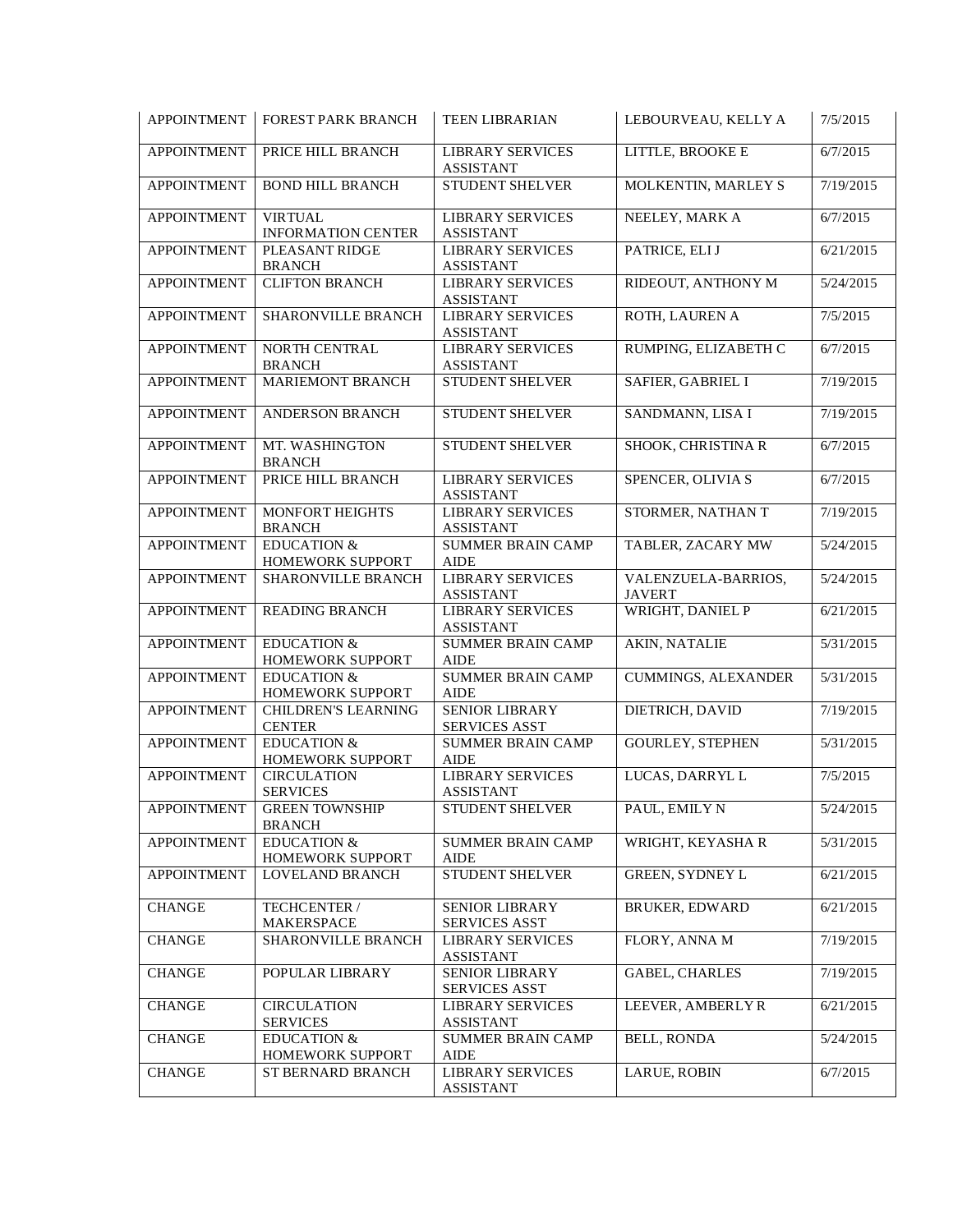| <b>CHANGE</b>    | <b>EDUCATION &amp;</b><br>HOMEWORK SUPPORT      | <b>SUMMER BRAIN CAMP</b><br><b>AIDE</b>        | MIRANDILLA, AMANDA A       | 5/24/2015 |
|------------------|-------------------------------------------------|------------------------------------------------|----------------------------|-----------|
| <b>CHANGE</b>    | <b>INFORMATION &amp;</b><br>REFERENCE DEPT      | REFERENCE LIBRARIAN                            | MOOSBRUGGER, THOMAS<br>A   | 7/19/2015 |
| <b>CHANGE</b>    | <b>BLUE ASH BRANCH</b>                          | <b>LIBRARY SERVICES</b><br><b>ASSISTANT</b>    | HARTZLER, LYDIA A          | 6/7/2015  |
| <b>CHANGE</b>    | <b>CHEVIOT BRANCH</b>                           | <b>SENIOR LIBRARY</b><br><b>SERVICES ASST</b>  | LUDKE, MICHAEL T           | 7/5/2015  |
| <b>CHANGE</b>    | HUMAN RESOURCES                                 | HUMAN RESOURCES<br><b>REP</b>                  | PENNINGTON, AIMEE M        | 7/5/2015  |
| <b>CHANGE</b>    | <b>GREEN TOWNSHIP</b><br><b>BRANCH</b>          | <b>SENIOR LIBRARY</b><br><b>SERVICES ASST</b>  | VANDERBILT, SUSAN R        | 6/21/2015 |
| <b>CHANGE</b>    | <b>CHEVIOT BRANCH</b>                           | <b>LIBRARY SERVICES</b><br><b>ASSISTANT</b>    | ZIGELMIER, KOURTNEY K      | 7/5/2015  |
| <b>DEMOTION</b>  | <b>GREEN TOWNSHIP</b><br><b>BRANCH</b>          | <b>LIBRARY SERVICES</b><br><b>ASSISTANT</b>    | <b>BARLAGE, KRISTINA E</b> | 6/7/2015  |
| <b>DEMOTION</b>  | <b>MATERIALS SELECTION</b><br>& ACQ             | SERIALS ASSISTANT                              | FREEMAN, ELODIE M          | 7/5/2015  |
| <b>DEPARTURE</b> | <b>SAFETY &amp; SECURITY</b><br><b>SERVICES</b> | <b>SAFETY &amp; SECURITY</b><br><b>MANAGER</b> | NEAL, TODD                 | 6/30/2015 |
| <b>DEPARTURE</b> | <b>BLUE ASH BRANCH</b>                          | <b>SENIOR LIBRARY</b><br><b>SERVICES ASST</b>  | SCHULTE, CONNIE A          | 5/31/2015 |
| <b>DEPARTURE</b> | <b>DELHI TOWNSHIP</b><br><b>BRANCH</b>          | <b>LIBRARY SERVICES</b><br><b>ASSISTANT</b>    | BERLING, KATHRYN M         | 8/1/2015  |
| <b>DEPARTURE</b> | <b>CHILDREN'S LEARNING</b><br><b>CENTER</b>     | <b>SENIOR LIBRARY</b><br><b>SERVICES ASST</b>  | CREED, LORI A              | 6/20/2015 |
| <b>DEPARTURE</b> | <b>GROESBECK BRANCH</b>                         | <b>STUDENT SHELVER</b>                         | HAMPTON, NAOMI             | 6/20/2015 |
| <b>DEPARTURE</b> | <b>INFORMATION &amp;</b><br>REFERENCE DEPT      | REFERENCE LIBRARIAN                            | JACKSON, HOLLY A           | 7/2/2015  |
| <b>DEPARTURE</b> | <b>GENEALOGY &amp; LOCAL</b><br><b>HISTORY</b>  | SENIOR LIBRARY<br><b>SERVICES ASST</b>         | LAVIGNE, ARIELLE ROSE      | 8/1/2015  |
| <b>DEPARTURE</b> | <b>CHEVIOT BRANCH</b>                           | <b>LIBRARY SERVICES</b><br><b>ASSISTANT</b>    | MCCARTHY, JOHN C           | 5/30/2015 |
| <b>DEPARTURE</b> | <b>LOVELAND BRANCH</b>                          | STUDENT SHELVER                                | MIHLBACHLER, JAMES         | 7/11/2015 |
| <b>DEPARTURE</b> | SORTING & MATERIALS<br><b>RETRIEVAL</b>         | <b>SORTER</b>                                  | MOORMAN, DEANDRA           | 7/1/2015  |
| <b>DEPARTURE</b> | CHILDREN'S LEARNING<br><b>CENTER</b>            | <b>SENIOR LIBRARY</b><br><b>SERVICES ASST</b>  | MORAND, MICHELLE           | 7/25/2015 |
| <b>DEPARTURE</b> | <b>BLUE ASH BRANCH</b>                          | STUDENT SHELVER                                | PITTINGER, NOAH            | 8/1/2015  |
| <b>DEPARTURE</b> | <b>CIRCULATION</b><br><b>SERVICES</b>           | <b>LIBRARY SERVICES</b><br><b>ASSISTANT</b>    | POWELL, SAMANTHA A         | 6/20/2015 |
| <b>DEPARTURE</b> | <b>MADEIRA BRANCH</b>                           | <b>STUDENT SHELVER</b>                         | RADER, KRISTINA            | 7/10/2015 |
| <b>DEPARTURE</b> | <b>CHILDREN'S LEARNING</b><br><b>CENTER</b>     | <b>SENIOR LIBRARY</b><br><b>SERVICES ASST</b>  | RAINS, LOGAN W             | 7/25/2015 |
| <b>DEPARTURE</b> | MADEIRA BRANCH                                  | STUDENT SHELVER                                | RETTIG, MAYLIN             | 7/2/2015  |
| <b>DEPARTURE</b> | <b>CHEVIOT BRANCH</b>                           | STUDENT SHELVER                                | SHERLOCK, EMILY            | 7/15/2015 |
| <b>DEPARTURE</b> | <b>VIRTUAL</b><br><b>INFORMATION CENTER</b>     | <b>LIBRARY SERVICES</b><br><b>ASSISTANT</b>    | SMITH, TONIA D             | 6/4/2015  |
| <b>DEPARTURE</b> | MARIEMONT BRANCH                                | <b>LIBRARY SERVICES</b><br><b>ASSISTANT</b>    | TAYLOR, LINDSAY            | 7/7/2015  |
| <b>DEPARTURE</b> | LOVELAND BRANCH                                 | STUDENT SHELVER                                | TERRIER, MAILYS            | 5/30/2015 |
| <b>DEPARTURE</b> | CHILDREN'S LEARNING<br><b>CENTER</b>            | CHILDREN'S LIBRARIAN                           | WERNERT, BETSY             | 7/3/2015  |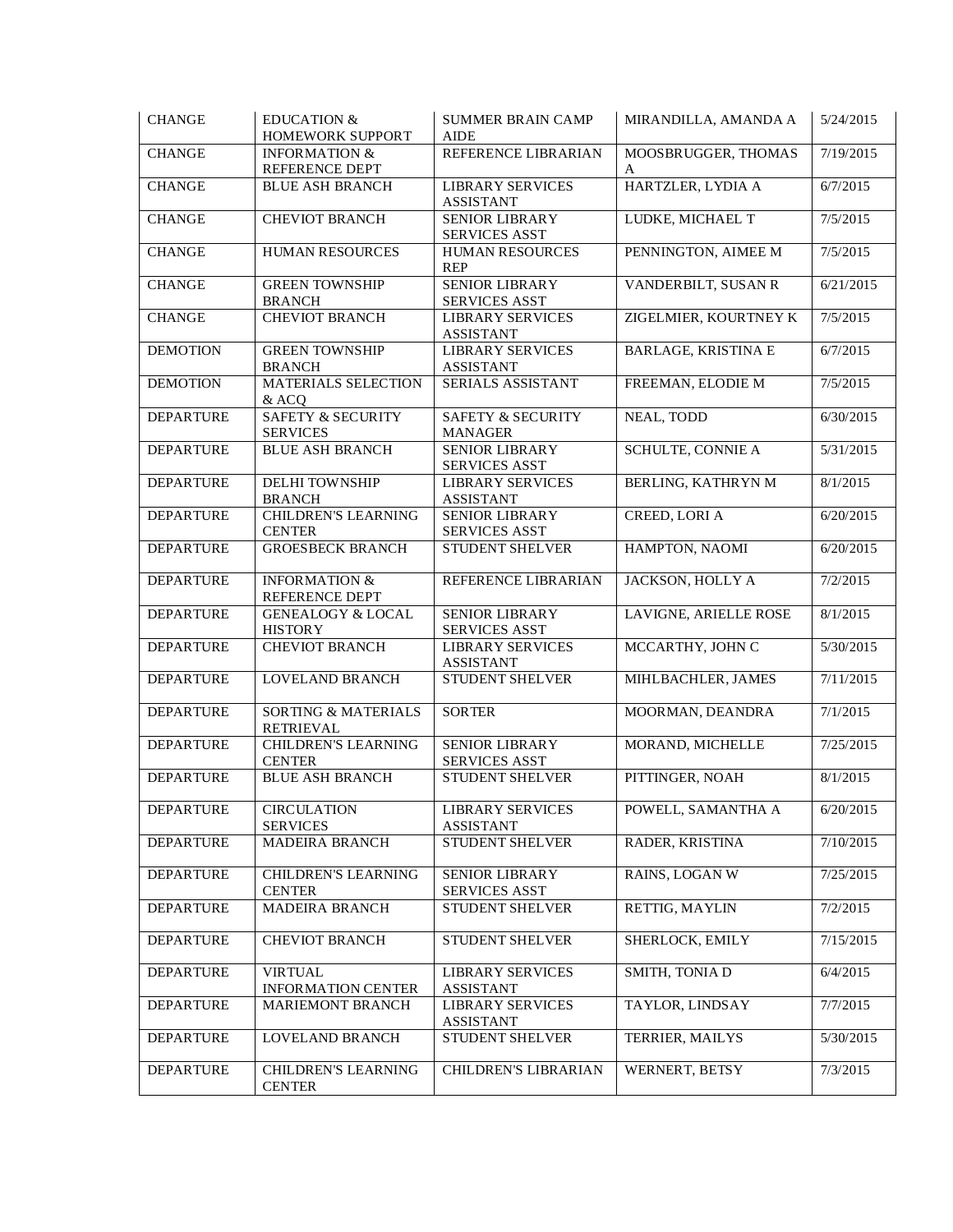| <b>DEPARTURE</b> | <b>GENEALOGY &amp; LOCAL</b><br><b>HISTORY</b> | <b>STUDENT SHELVER</b>                        | YOUNG, JARRON S         | 6/6/2015  |
|------------------|------------------------------------------------|-----------------------------------------------|-------------------------|-----------|
| <b>DEPARTURE</b> | MONFORT HEIGHTS<br><b>BRANCH</b>               | <b>SENIOR LIBRARY</b><br><b>SERVICES ASST</b> | BECKNELL, DEBRA L       | 8/1/2015  |
| <b>DEPARTURE</b> | ANDERSON BRANCH                                | <b>LIBRARY SERVICES</b><br><b>ASSISTANT</b>   | CENGEL, ABIGAIL         | 7/6/2015  |
| <b>DEPARTURE</b> | HARRISON BRANCH                                | STUDENT SHELVER                               | FOHL, MICHELLE R        | 7/28/2015 |
| <b>DEPARTURE</b> | <b>FOREST PARK BRANCH</b>                      | <b>LIBRARY SERVICES</b><br><b>ASSISTANT</b>   | HOWARD, JENNIFER L      | 8/1/2015  |
| <b>DEPARTURE</b> | <b>CHILDREN'S LEARNING</b><br><b>CENTER</b>    | <b>SENIOR LIBRARY</b><br><b>SERVICES ASST</b> | WALPOLE, BENJAMIN C     | 7/1/2015  |
| <b>DEPARTURE</b> | <b>FISCAL OFFICE</b>                           | <b>INSURANCE CLERK</b>                        | YATES, MARGIE H         | 7/31/2015 |
| <b>DEPARTURE</b> | <b>OUTREACH SERVICES</b>                       | <b>SHELVER</b>                                | <b>BERLING, CAROL S</b> | 7/31/2015 |
| <b>DEPARTURE</b> | <b>CIRCULATION</b><br><b>SERVICES</b>          | <b>LIBRARY SERVICES</b><br><b>ASSISTANT</b>   | CHOW, JANET             | 5/31/2015 |
| <b>DEPARTURE</b> | <b>HUMAN RESOURCES</b>                         | <b>HUMAN RESOURCES</b><br><b>REP</b>          | ELLIS, ANDREA K         | 5/31/2015 |
| <b>DEPARTURE</b> | <b>CHILDREN'S LEARNING</b><br><b>CENTER</b>    | CHILDREN'S LIBRARIAN                          | JANSSEN, CAROLYN J      | 6/19/2015 |
| <b>DEPARTURE</b> | <b>MATERIALS SELECTION</b><br>& ACO            | SERIALS ASSISTANT                             | MOHS, MARY BETH         | 6/30/2015 |
| <b>DEPARTURE</b> | PRICE HILL BRANCH                              | <b>LIBRARY SERVICES</b><br><b>ASSISTANT</b>   | WHEELRIGHT, YOLANDA     | 5/28/2015 |
| <b>DEPARTURE</b> | <b>AVONDALE BRANCH</b>                         | <b>BRANCH MANAGER</b>                         | MILLER, JAMES P         | 6/4/2015  |
| <b>PROMOTION</b> | <b>AVONDALE BRANCH</b>                         | <b>BRANCH MANAGER</b>                         | BARNHILL, ASHLEY L      | 7/19/2015 |
| <b>PROMOTION</b> | ANDERSON BRANCH                                | <b>LIBRARY SERVICES</b><br><b>ASSISTANT</b>   | BERNARD, ELLYN          | 6/7/2015  |
| <b>PROMOTION</b> | <b>GROESBECK BRANCH</b>                        | <b>LIBRARY SERVICES</b><br><b>ASSISTANT</b>   | <b>BUCHERT, CARRIE</b>  | 6/21/2015 |
| <b>PROMOTION</b> | NORTH CENTRAL<br><b>BRANCH</b>                 | <b>SENIOR LIBRARY</b><br>SERVICES ASST        | HEDGER, CHRISTIAN       | 6/7/2015  |
| <b>PROMOTION</b> | <b>CIRCULATION</b><br><b>SERVICES</b>          | <b>LIBRARY SERVICES</b><br><b>ASSISTANT</b>   | PHILPOTT, CIERA L       | 7/19/2015 |
| <b>PROMOTION</b> | <b>MARIEMONT BRANCH</b>                        | <b>LIBRARY SERVICES</b><br><b>ASSISTANT</b>   | <b>SCOTT, SARAH</b>     | 7/19/2015 |
| <b>PROMOTION</b> | SHARONVILLE BRANCH                             | <b>SENIOR LIBRARY</b><br><b>SERVICES ASST</b> | SHAW, JENNIFER          | 6/21/2015 |
| <b>PROMOTION</b> | TECHCENTER /<br><b>MAKERSPACE</b>              | <b>SENIOR LIBRARY</b><br><b>SERVICES ASST</b> | TUCKER, SARA            | 7/5/2015  |
| <b>PROMOTION</b> | <b>CHILDREN'S LEARNING</b><br><b>CENTER</b>    | <b>CHILDREN'S LIBRARIAN</b>                   | <b>BRANNIN, ALDER M</b> | 6/21/2015 |
| <b>PROMOTION</b> | <b>BLUE ASH BRANCH</b>                         | <b>SENIOR LIBRARY</b><br><b>ASSISTANT</b>     | HAMMITT, GABRIELLE A    | 7/5/2015  |

- Statistical Report for July 2015.
- Top Ten Circulating Report for July 2015.

Mr. Hendon moved that the Board approve the report as filed. Mrs. LaMacchia seconded.

Voting for the motion: Mr. Moran (pass on investments), Mr. Hendon, Mrs. Trauth, Mrs. LaMacchia, Mr. Zaring and Mr. Sittenfeld …6 ayes. The motion carried. **(19-2015)**.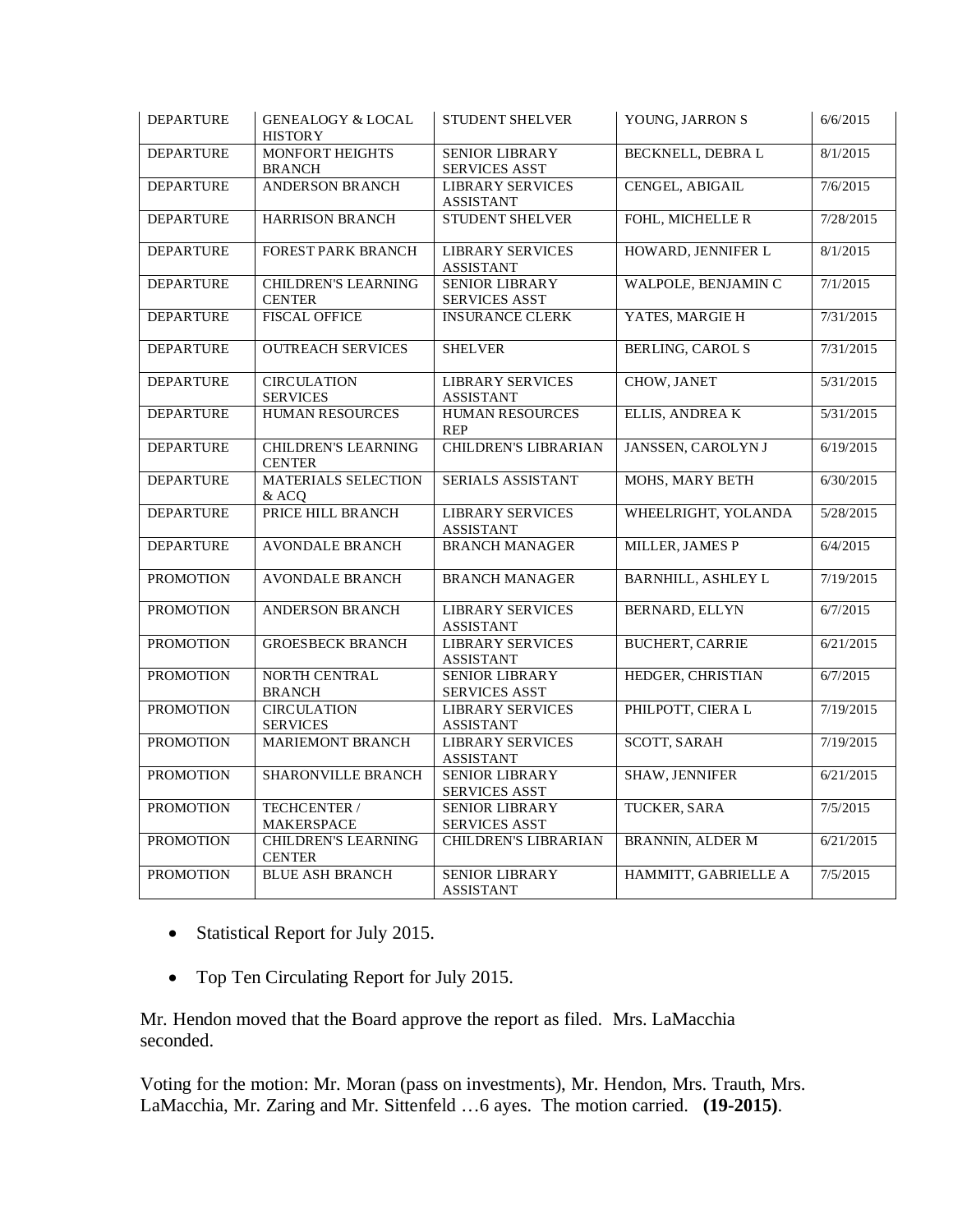# *ACTION ITEMS*

#### **EVA JANE ROMAINE COOMBE DIRECTOR'S REPORT**

Ms. Fender reported that:

#### INTRODUCING SHELLI DRONSFIELD

On July 5, Shelli Dronsfield joined our staff as the Strategic Initiatives Director. Shelli comes to us from Shepherd University where she was the Chief of Staff to the President of the University. Shelli has over 10 years of experience serving several large universities as an executive-level non-profit professional. Shelli has provided support and assistance on high priority projects to include coordination of strategic initiatives and participation in the planning and setting of university priorities. She also comes to us with extensive experience in public and media relations, as well as experience in marketing and major event planning.

Shelli received a Bachelor of Arts from Hood College with a concentration in Communication Arts and a Master of Arts from West Virginia University with a concentration in Corporate and Organizational Communication.

#### 600,000!

On July 16, 2015, we reached 600,000 cardholders an increase of 100,000 cardholders in just over two years. After surpassing our goal of 500,000 cardholders in May, 2013, the number of cardholders has continued to grow. More than 6,000 new cards were issued in June with new branches and the Summer Reading program credited with the spike in new cards issued.

#### 2014 CIRCULATION RANKINGS

Among libraries included in the Public Library Data Service (PLDS) Statistical Report released in July 2015 our Library continued to rise in the rankings moving to  $5<sup>th</sup>$ ; up from  $6<sup>th</sup>$  in 2013,  $7<sup>th</sup>$  in 2012 and  $8<sup>th</sup>$  in 2011. Listed below are the top 10 libraries:

| New York Public Library, the Branch Libraries | 24,721,963 |
|-----------------------------------------------|------------|
| King County Library System                    | 20,894,358 |
| <b>Multnomah County Library</b>               | 19,486,176 |
| Cuyahoga County Public Library                | 19,427,446 |
| Cincinnati And Hamilton County, Pl of         | 18,249,132 |
| Columbus Metropolitan Library                 | 17,048,883 |
| Indianapolis-Marion County Public Library     | 15,956,220 |
| Hennepin County Library                       | 15,807,957 |
| Queens Borough Public Library                 | 15,759,276 |
| Brooklyn Public Library                       | 15,730,736 |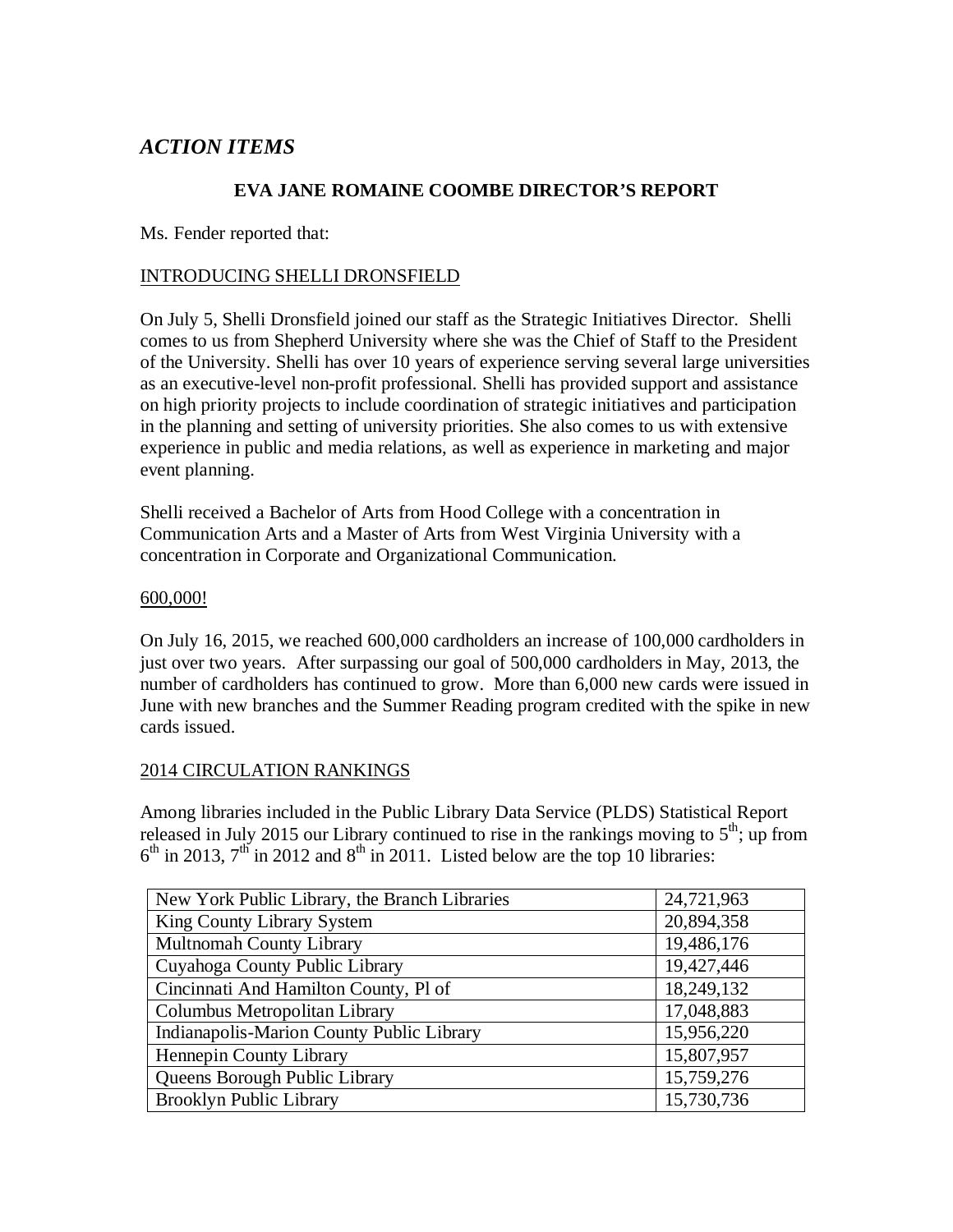Three of the top ten circulating libraries are in Ohio with our Library once again second in the State. Of these 10 libraries only three, our Library, Columbus and Hennepin County saw an increase in use last year.

The Board noted that it was interesting that three of the top ten were in Ohio. The Board also asked if there would be a press release and Staff responded that there would be.

#### 2016-2017 STATE BUDGET

The State's biennium budget became effective on July 1, after being signed by Governor Kasich on June 29. In this budget the percent of the General Revenue Fund (GRF) going into the Public Library Fund (PLF) was increased from 1.66 to 1.7. However, we do not yet have an estimate for the PLF in the biennium because the budget also included multiple tax changes that will impact our funding. We do not anticipate a huge increase or decrease but rather expect the funding to be slightly higher than in our current fiscal year.

The budget also included two programs that could bring additional funds to our Library for specific services. The Straight A Program provides grants to a variety of entities including public libraries partnering with one or more educational entities for projects that aim to achieve significant advancement in increased student achievement, spending reductions, utilization of a greater share of classroom resources and use of shared service delivery models.

The second is funding from the Adult Basic and Literacy Education as an earmark of \$100,000 in FY2016 and \$70,000 in FY2017 to provide a grant for an Ohio public library that provides remedial coursework instruction for postsecondary students.

We will be pursuing funding for appropriate services through these two new sources.

#### LEGISLATOR VISITS

State Legislators from Hamilton County have been invited to visit a Library location in their district to observe a Library program in action. Storytime program visits have been scheduled with Ohio House District 30 Representative Louis Terhar on August 17 at the Delhi Branch and Ohio House District 28 Representative Jonathan Dever on August 20 at the Blue Ash Branch.

Paul Bradley, Regional Representative for Senator Sherrod Brown, visited the Clifton Branch for a tour and discussion of Library services on July 16.

#### CONNECTED WORK PROGRESSES

At the June Regular Meeting we reported on our participation in an initiative supported by the White House, the American Library Association, the Institute of Museum and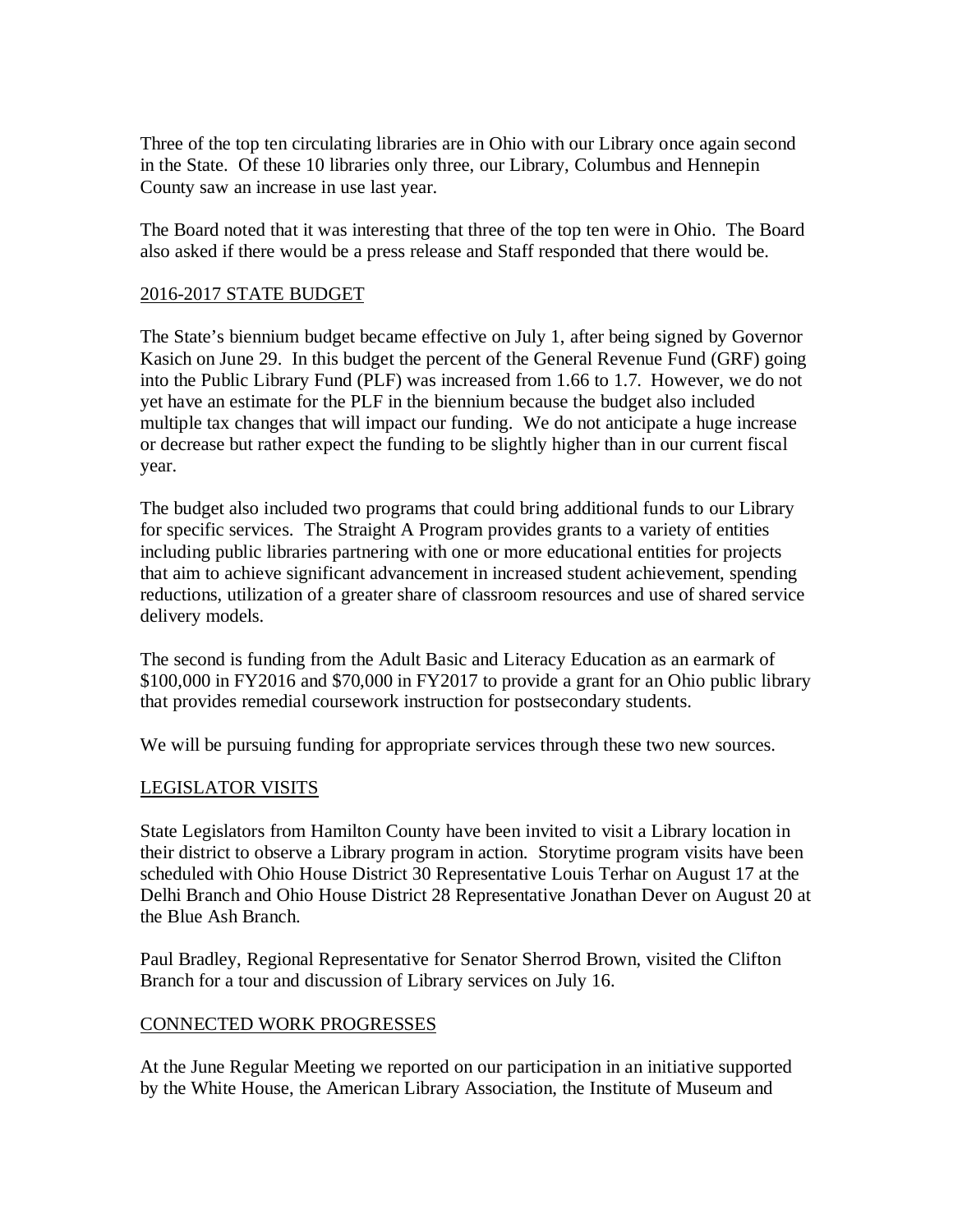Library Studies and the Urban Libraries Council to have every child enrolled in school also have a Library card. We have made significant progress on this initiative since the June meeting. Libraries participating in the program are required to show the support of elected officials and school superintendents. Cincinnati Mayor John Cranley, County Commissioners Greg Hartmann, Chris Monzel and Todd Portune, and Cincinnati Public Schools Superintendent Mary Ronan have all pledged their support of the project. This allows us to move forward as an official initiative participant.

An evaluation of our cardholders found that 121,938 people between the ages of 5 and 18 already have a Library card. Hamilton County's population between 5 and 18 is estimated at 131,926, a gap of only 9,988 students. This means that 92% of students in Hamilton County already have a Library card.

Now that we know the scale of the challenge, we are developing strategies to reach the remaining 8% and encourage them to also apply for a Library card.

#### MARKETING UPDATE

With the launch of Summer Learning, we increased the number of email messages sent every week. Throughout the program, we have been sending one all cardholder message per week and 2-4 targeted messages. "What's New" and "Readalike" messages continue to be our most effective, though a June eBranch promotion had a 57% open rate, 18% click rate and OverDrive usage was up 9% the week of the message.

Our top Clusters participating in Summer Learning are:

- Youth
- Bedtime Stories
- New Cardholders
- Staying Connected
- Bright Futures

## LIBRARY CLOSING SCHEDULE FOR 2016

Following is the proposed holiday closing schedule for 2016. Employees are paid holiday time for all closed dates with the exception of Easter and the early closing on New Year's Eve, in accordance with the Library's Holiday Policy.

Friday, January 1 – New Year's Day Sunday, March 27 – Easter Monday, May 30 – Memorial Day Monday, July 4 – Independence Day Monday, September 5 – Labor Day Thursday, November 24 – Thanksgiving Day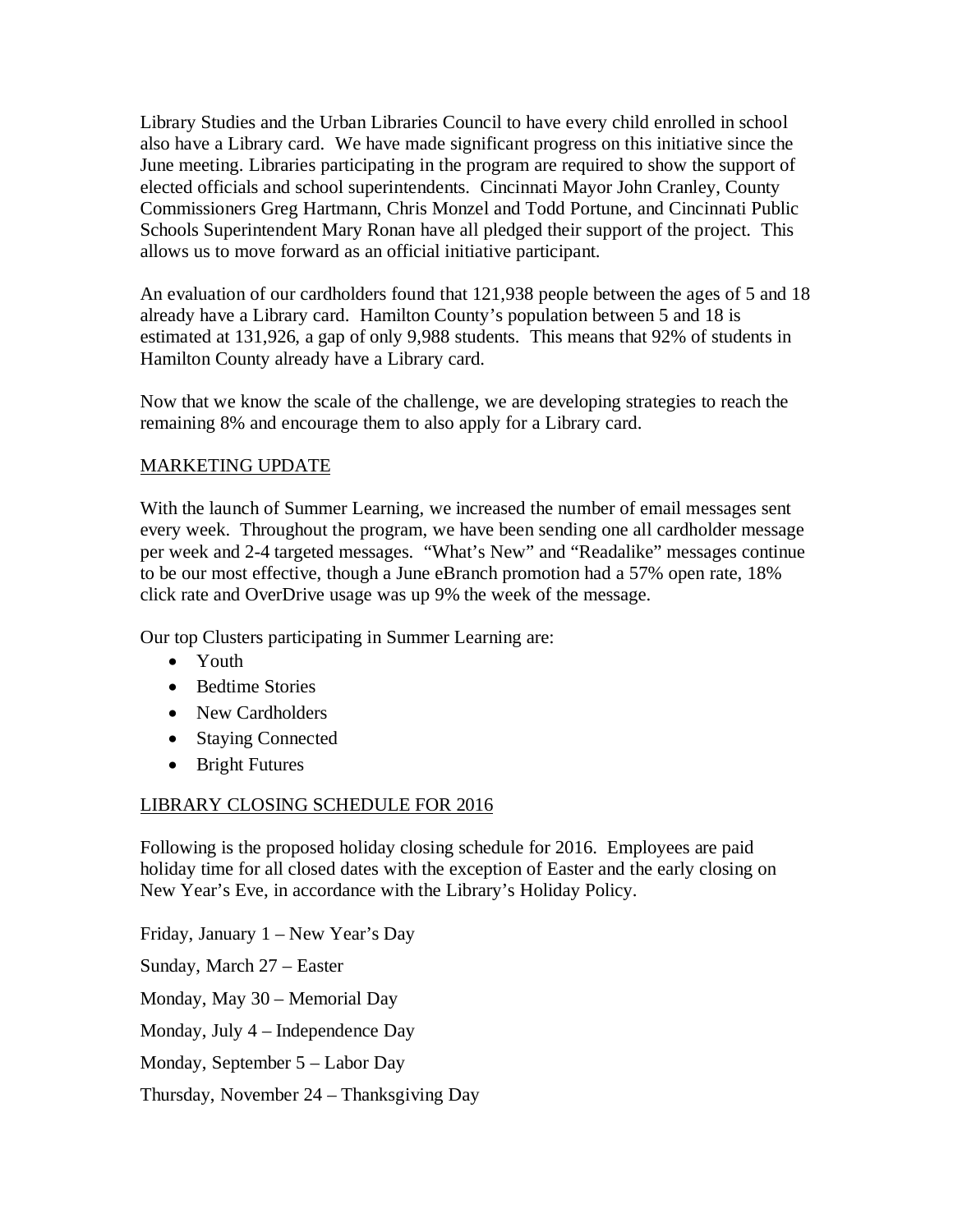Saturday, December 24 – Christmas Eve Sunday, December 25 – Christmas Day Saturday, December 31 – New Year's Eve close at 6:00 p.m. – regular hours Sunday, January 1, 2017 – New Year's Day

#### BOARD MEETING DATES FOR 2016

Tuesday, February 9, 2016 Tuesday, April 12, 2016 Tuesday, June 14, 2016 Tuesday, August 9, 2016 Tuesday, October 11, 2016 Tuesday, December 13, 2016 (Annual and Regular) All meetings begin at 9:15 am at locations to be determined.

#### GIFTS TO THE LIBRARY

The Library has received notice of a generous bequest from the estate of Richard H. Jones. Mr. Jones and his wife Dorothy, who is also deceased, were customers of the Madeira Branch Library. Francis Hyle, attorney for Mr. Jones is handling the estate. The Library will receive the income from the Trust for 20 years and be paid the remainder of the Trust on the anniversary of his death. Beneficiaries also have the option of withdrawing 5% of the value of the Trust each year. Mr. Hyle estimates the Library's share of the estate to be about \$708,000. The bequest is unrestricted.

The Board asked if there were plans to acknowledge the gift and if Library staff knew the couple. Staff indicated that the Madeira staff did not know them and that the gift would be recognized in a manner consistent with similar gifts.

The LaMacchia Family Foundation has once again contributed an unrestricted \$10,000 to the Library.

#### LIBRARY FOUNDATION

The Foundation Board held its quarterly meeting on July 31. Since the date of the meeting was changed, I was unable to attend. A report on action at that meeting will be presented at the October Regular Meeting.

Thanks to the generosity of several donors, including former Development Director John Reusing, funding has been received to begin construction of a new display case for the Library's treasured *Birds of America*. The new case will allow all four volumes to be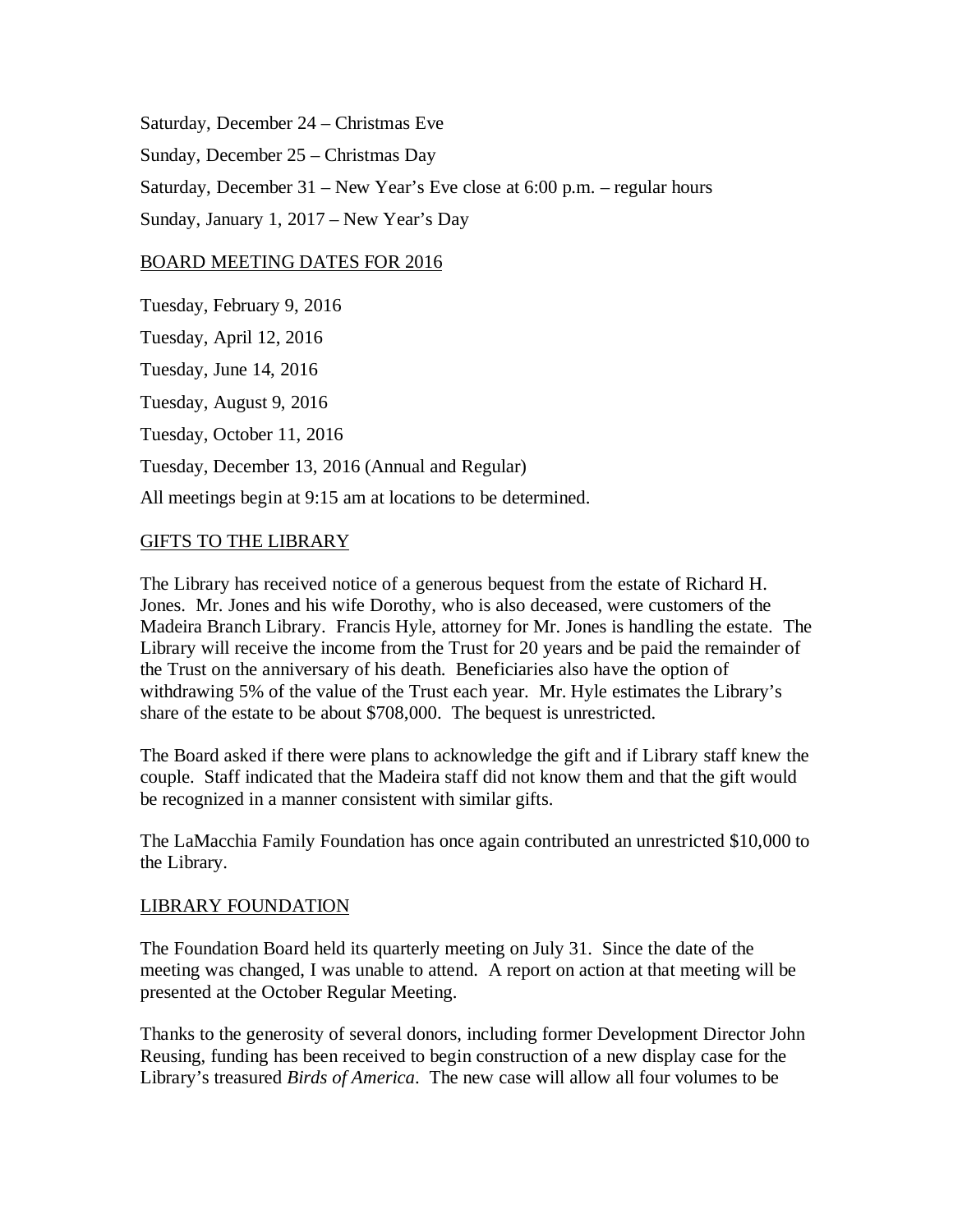displayed simultaneously and include custom-built supports to prevent damage to the volumes. Completion is expected this fall.

Thanks also to the Foundation and Sunny Delight for providing lunch one week in June. At the very last minute we were notified by one of our Summer Lunch providers that they would be unable to provide lunch the first week of Summer Lunch. The Foundation purchased pre-packaged lunches for the 7 branches impacted and Sunny Delight donated drinks.

The Foundation's annual donor recognition event is scheduled for September 24.

## FRIENDS OF THE PUBLIC LIBRARY

The Friends Board of Directors held its quarterly meeting July 24.

The Friends received three grants in their first fiscal quarter, all for support of the Summer Learning Program. The Dater Foundation has donated \$10,000, the H.B., E.W and F. R. Luther Charitable Foundation, Fifth-Third Bank and Narley L. Haley Co-Trustees, has donated \$15,000 and the Junior Woman's Club of Wyoming donated \$875 specifically for the Wyoming Branch.

The next book sale will be at the Friends Warehouse, August 13-16.

#### ANDERSON TOWNSHIP LIBRARY ASSOCIATION

The Anderson Township Library Association (ATLA) held its June sale June 26-28, grossing \$34,527, about a \$2,000 decrease from 2014. ATLA met on July 15. No action impacting Library support was taken at the meeting.

Mr. Moran moved that the Board approve the report as filed. Mrs. LaMacchia seconded.

Voting for the motion: Mr. Moran, Mr. Hendon, Mrs. Trauth, Mrs. LaMacchia, Mr. Zaring and Mr. Sittenfeld …6 ayes. The motion carried. **(20-2015)**.

## **FISCAL OFFICER'S REPORT**

Ms. DeFosse reported that:

## PUBLIC LIBRARY FUND UPDATE

The table below represents the estimates provided by the Ohio Department of Taxation. As indicated, the current 2015 estimate is a little over \$600,000 greater than the current budget. This estimate does not factor in the increase in the PLF allocation from 1.66% to 1.7%. It also does not include the potential changes in the tax receipts as a result of the approved tax changes. As stated in the past, we will continue to monitor the PLF as we make management decisions regarding Library operations.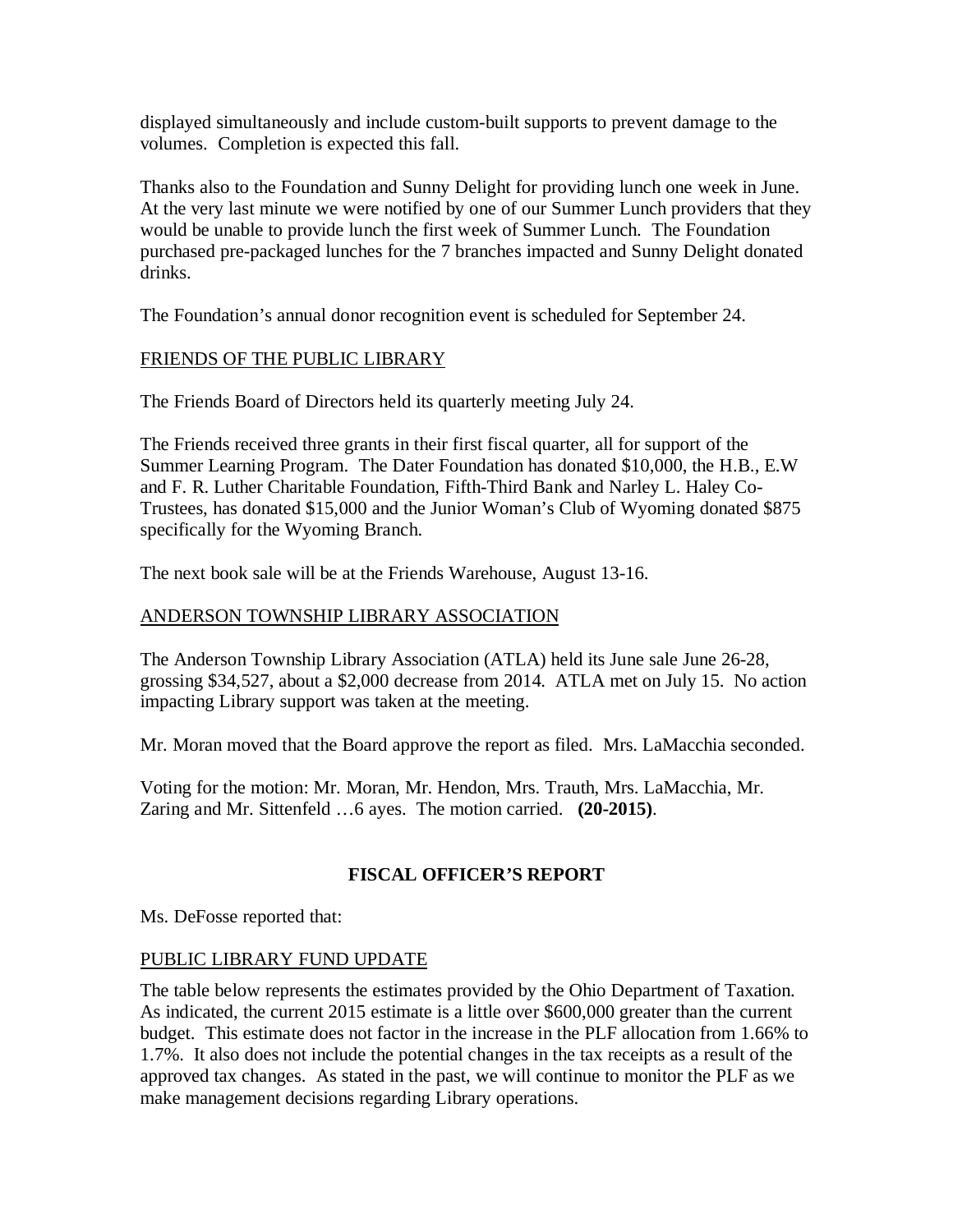| \$ 36,678,168.94 |
|------------------|
| \$36,675,031.39  |
| \$37,296,375.97  |
|                  |

## AUDITOR OF STATE AWARD WITH DISTINCTION

The Library has received the *Auditor of State Award with Distinction* again for the year ended December 31, 2014. The award is given to entities that file a Comprehensive Annual Financial Report (CAFR) and timely financial reports in accordance with GAAP, as well as receive a "clean" audit report.

## LIBRARY FILES A SMALL CLAIM CASE

At the time of the sale of the Westwood property in 2014, the parcel was split. Based on the procedures at the Hamilton County Auditor's Office, the Library was still listed as the owner of the property and therefore received both the first and second half tax bill. The Library worked with the Prosecutor's office to resolve the issue. The resolution was that the Library would pay the taxes (although they were credited to the buyer at closing) and then the Prosecutor would file a small claims case on behalf of the Library to obtain the payment. The court date for the small claims case is August 29, 2015.

## LIBRARY NAMED AS A DEFENDANT IN A SMALL CLAIMS CASE

In June, the Library reported being named as defendant in a small claims complaint filed by the previous tenant at the property on Montana Avenue that the Library sold last year and the transfer of her deposit. The Hamilton County Prosecutor represented the Library in this matter and the judge granted the motion to dismiss the Library from the case.

## THEFT OF LIBRARY PROPERTY

On June 27, 2015 a self-check coin tower and contents valued at \$3,413.80 was taken from the West End Branch. The video footage revealed there was a break in about 4:00 am. There were no alarms triggered. The Fiscal Officer requests a release of personal liability related to the theft of these items.

## PUBLIC RECORDS REQUEST

We received an email from Patrick Lance regarding the gas and electric supplier for 2013, 2014, and 2015. The text of the request is as follows:

"This email is an open records request. Previously I requested a copy of the gas and electric contract for Energy Alliances, Integrys Energy Group, Constellation or any other gas and electric supplier. After two attempts to obtain this information, I finally received three documents in 2013.

Since you have performed a review of the contracts for the above-referenced companies on behalf of the Public Library of Cincinnati and Hamilton County, please provide any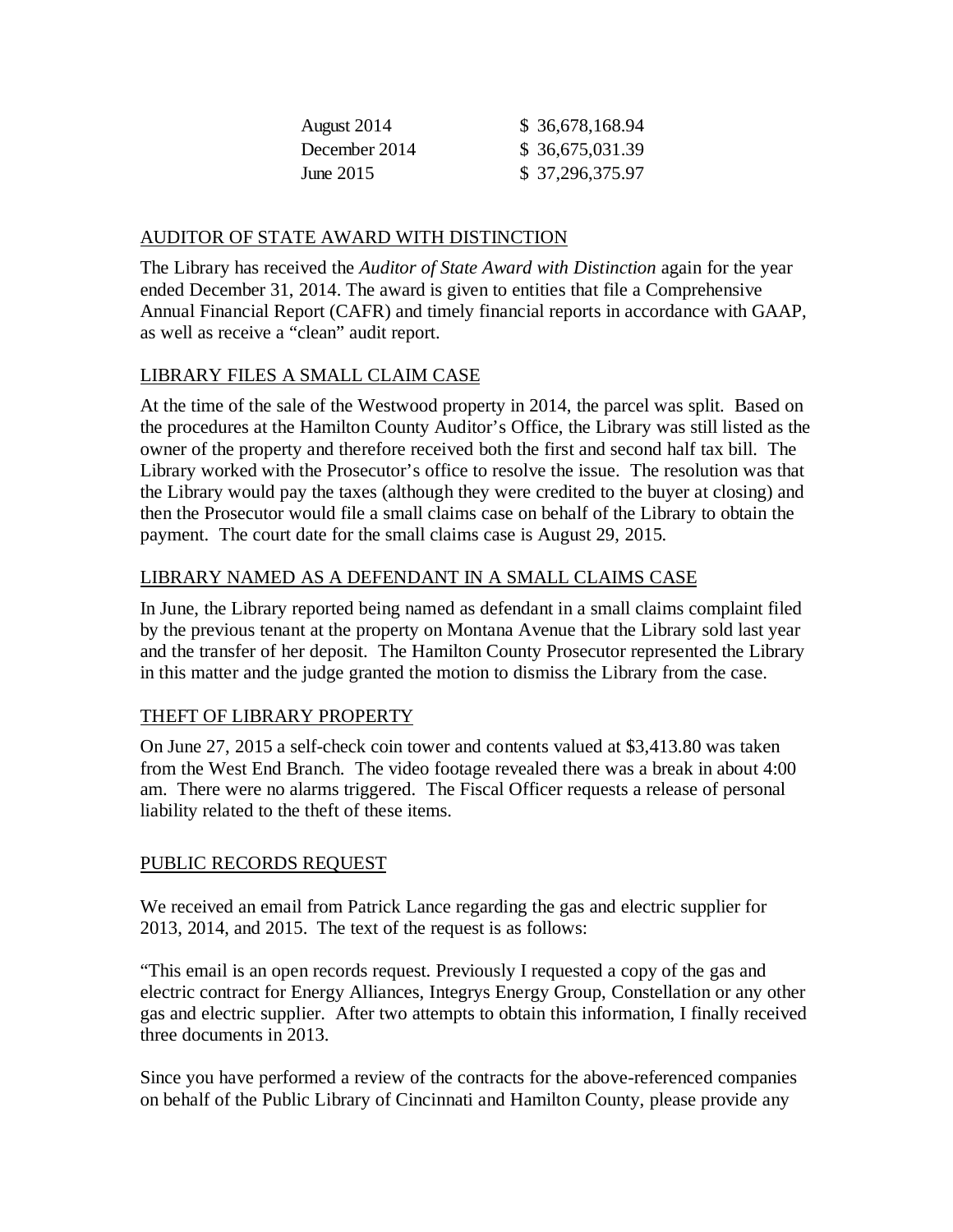and all correspondence, emails (to and from), letters, transmittals, phone call records, meeting minutes, records of your analysis, etc. that you and your staff and any other library employee including Kim Fender has had with and/or concerning representatives of these companies or any others that are providing gas and electric. Include any and all correspondence that you and your office or any other library employee has had with Cathy Deters or any of her fellow employees concerning these contracts.

Please include copies of correspondence, emails, notes etc. between you, Kim Fender, any other library employee and/or the Board of Trustees regarding your approval or review of these contracts. One would have to assume that you are approving these contracts and doing so without keeping records of such approvals.

Please provide a copy of the RFQ or RFP advertisement and other RFQ and RFP documents associated with using Cathy Deters' services.

Most importantly, you or someone at the library has been providing these contracts to the Hamilton County Prosecutor for legal review. Surely you are not going to claim you are personally walking them over to his office and hand delivering them. Please provide correspondence, emails, transmittals, etc. that indicate to whom exactly at Joe Deters' office you are communicating with regarding these contracts and all other legal matters. Exactly who is the person with whom you communicate within the Hamilton County Prosecutor's office? Who is your contact? Your response to this request should clearly answer this question."

The documents requested were delivered to Robert S. Brown on July 2, 2015 for his review. Mr. Brown notified Patrick Lance on July 6, 2015 that the documents were ready for review at Mr. Brown's office and to call to make arrangements. As of July 21, 2015, Patrick Lance has not contacted Mr. Brown's office to review the documents.

With regard to the theft at Westwood, the Board and Staff had a brief discussion about why the alarm was not triggered.

Mr. Moran moved that the Board approve the report as filed. Mrs. LaMacchia seconded.

Voting for the motion: Mr. Moran, Mr. Hendon, Mrs. Trauth, Mrs. LaMacchia, Mr. Zaring and Mr. Sittenfeld …6 ayes. The motion carried. **(21-2015)**.

## **HUMAN RESOURCES COMMITTEE REPORT**

Mrs. Trauth reported that:

## UNITED IN SHARING CAMPAIGN

The Library's 2015 United in Sharing Campaign will run from September 17- October 16, 2015. Staff members will have three giving choices: The Library Foundation's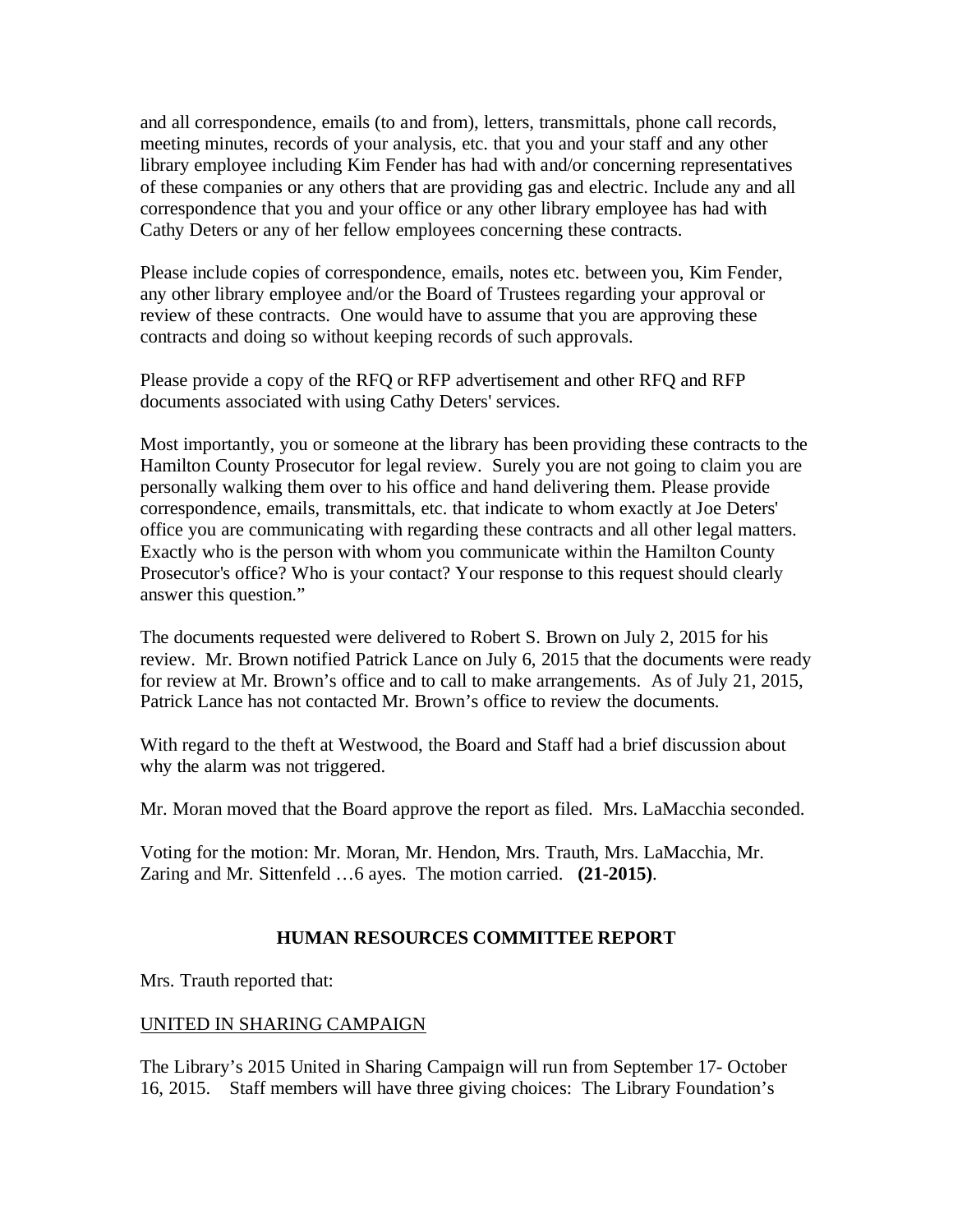Annual Fund, United Way, and Community Shares. Staff will be able to contribute through payroll deduction or with a one-time gift to any of the three organizations.

#### VOLUNTEER RECOGNITION EVENT

On August 15, 2015, we will celebrate our volunteers who contribute so much, many of whom have been dedicated Library volunteers for years. This year's event will be held at the Clifton Branch, from 2:00 p.m. to 4:00 p.m.

#### OCRC CHARGES

On June 25, 2015, the Library received letters of determination from The Ohio Civil Rights Commission (OCRC), dismissing nine of the eighteen charges by Marvin Dickman.

On June 29, 2015, the Library received notification of a new discrimination charge filed with The Ohio Civil Rights Commission (OCRC) by Marvin S. Dickman. The new charge named the Green Township Branch. The charges state that Mr. Dickman believes he was subject to "harassment/sexual harassment" because of his "Race/Color, Sex, Disability, Religion, and Protected Activity".

On July 9, 2015, the Library received notification from the Ohio Civil Rights Commission (OCRC) of receipt of charging party, Marvin S. Dickman's, request for reconsideration of the nine cases that had been dismissed on June 25, 2015. Robert S Brown, our labor attorney who had been working to resolve the previous cases, has responded to all charges.

## OPEN RECORDS REQUEST RECEIVED

An Open Records Request was received from Mr. Marvin Dickman. He has requested the personnel files of two staff members. Mr. Dickman stated he would email the details of the request to Human Resources and we are waiting for the follow up from Mr. Dickman.

#### BUREAU OF WORKERS' COMPENSATION COMPLAINT RECEIVED

On July 16 we received a complaint from the Bureau of Workers' Compensation alleging violation of safety and health standards regarding the operation of the laser engraver in the Main Library MakerSpace. Our attorney Aaron Haslam, Frost Brown Todd, responded to the complaint.

The Board asked for clarification as to the nature of the complaint. Staff explained there were concerns regarding the odor from the materials used by the engraver. Staff indicated that the manufacturer guidelines were being followed and the equipment has a filter.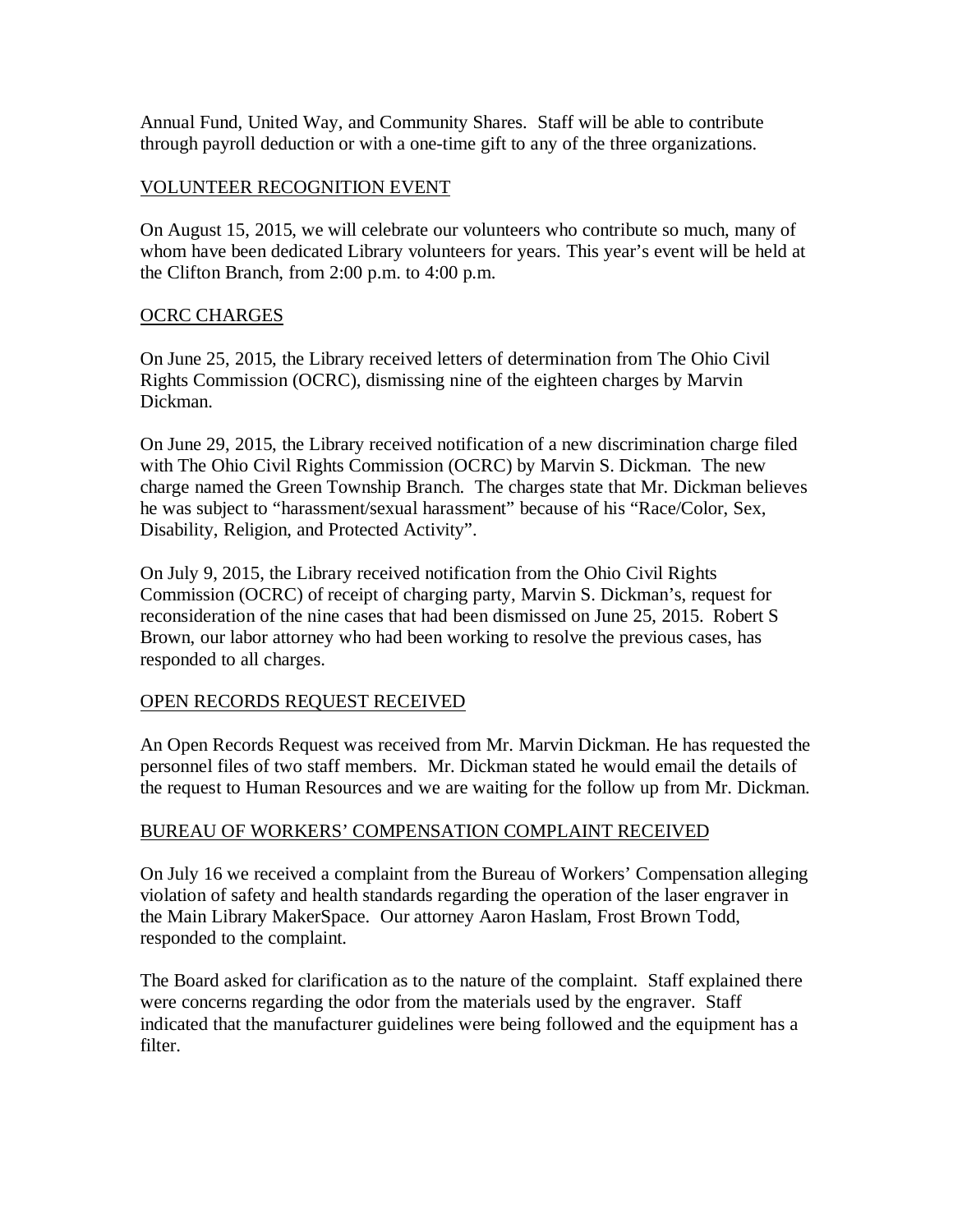## **LIBRARY OPERATIONS – FACILITIES COMMITTEE REPORT**

Mr. Hendon reported that:

## PROJECT UPDATES

## **Clifton**

As previously reported to the Board, prior to the opening of the Clifton Branch it became apparent that the interior lighting was inadequate. Motz Engineering conducted a lighting assessment and developed corrective recommendations including replacing the 2"/1,000 lumen can lights with 4"/2,000 lumen can lights, and adding 4"/2,000 lumen units. This will increase lumen output to 2-3 times the current level. Initially, this action is being undertaken in the Children's and Fiction areas and will be expanded to other areas of the branch once it is determined that the approach adequately addresses the lighting issue. All work is being completed at Motz Engineering's expense.

Additional punch list items continue to be addressed at the branch. A permanent certificate of occupancy has not yet been issued. The old Clifton rental property has been completely cleaned out and will be turned over to the owner at the end of August.

## *Change Orders*

The following change orders, within the budgeted contingency, have been approved and are submitted for confirmation:

| Graybach | Change Order No. 13 | \$34,924.83    |
|----------|---------------------|----------------|
| Graybach | Change Order No. 14 | $(\$2,929.00)$ |

## **St. Bernard/Reading**

During a heavy rain on the afternoon of June 30, water entered through the public entrance doors of the St. Bernard Branch flowing approximately 10' into the building. The water quickly subsided once the rain stopped. Other than wet carpet there was no damage to the building. Champlin Architects and site engineers Bayer Becker arrived on site the following day and reported the following findings and proposed solutions:

# *Findings:*

- The branch's 12" storm drain pipe from the catch basin located at the rear of the branch enters the city's manhole on McClelland Ave. A city 36" storm drain pipe enters the same manhole opposite the branch pipe at the same elevation. During the downpour, the large amount of water entering the manhole from the 36" pipe overpowered the water from the 12" pipe, forcing significant amounts of water to back-up onto branch property.
- Follow-up surveys indicate that a portion of the concrete entryway is actually sloped toward the entrance door. This contributed to the backed-up water flowing into the building rather than away from the building.

## *Resolutions:*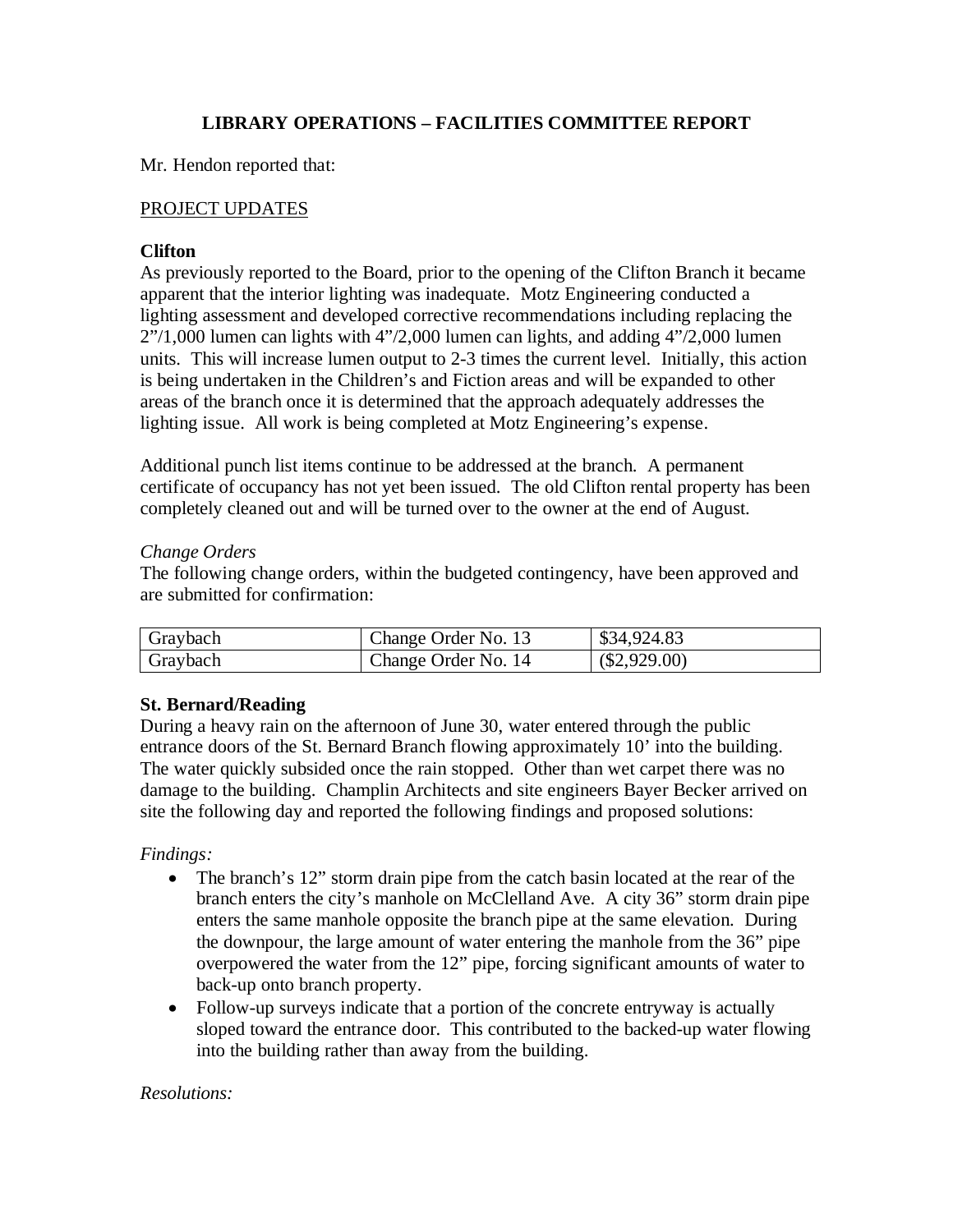- Install a temporary 45 degree flood prevention bend on the branch's 12" storm drain pipe to prevent backflow.
- Install a permanent storm drain pipe running along McClelland and connecting to an existing storm water inlet located on Vine St.
- Remove existing concrete at the entryway and pour new concrete that slopes away from the building.
- Pour a concrete curb along the landscaping on McClelland to divert storm water away from the catch basin.

This work is being done at no cost to the Library.

Metal panels continue to be installed by Hemm's Glass, and all contractors are scheduled to complete miscellaneous punch list items by early August. Reading has received a certificate of occupancy. St. Bernard's permanent certificate of occupancy has not yet been issued. The old St. Bernard and Reading rental properties have been cleaned-out and turned over to the owners.

#### *Change Orders*

The following change orders, within the budgeted contingency, have been approved and are submitted for confirmation.

| Graybach                       | Change Order No. 10 | \$13,327.17 |
|--------------------------------|---------------------|-------------|
| Graybach                       | Change Order No. 11 | \$562.96    |
| <b>Valley Interior Systems</b> | Change Order No. 5  | \$2,015.53  |
| <b>Valley Interior Systems</b> | Change Order No. 6  | \$2,000.00  |
| <b>Queen City Mechanical</b>   | Change Order No. 4  | \$2,075.95  |
| Artic                          | Change Order No. 2  | \$7,965.00  |
| Artic                          | Change Order No. 3  | \$2,574.00  |
| Delta Electric                 | Change Order No. 3  | \$17,120.00 |
| Delta Electric                 | Change Order No. 4  | \$5,931.00  |
| <b>Geothermal Services</b>     | Change Order No. 3  | \$7,219.77  |

#### FOLLOW-UP ON NORTH BUILDING POWER OUTAGE AND DUKE RESPONSE

As reported previously, the entire North Building of the Main Library was without power from April 25 - April 29. The repair cost to the Library was \$122,164.24. Library staff met with Duke Energy officials on May 29 to determine cause and responsibility for the cost of the repairs. The response below was received from Duke Energy on June 9, 2015:

*Duke Energy has considered your request to compensate The Public Library of Cincinnati and Hamilton County for the damaged equipment. Jeff Hesse researched our inspection records dating back 5 years and found no record of water issues in the secondary room where your damaged equipment was located. We do not know when or who installed the shield to deflect the water. The roof over the equipment is an indication that the Library was aware of the water issue.*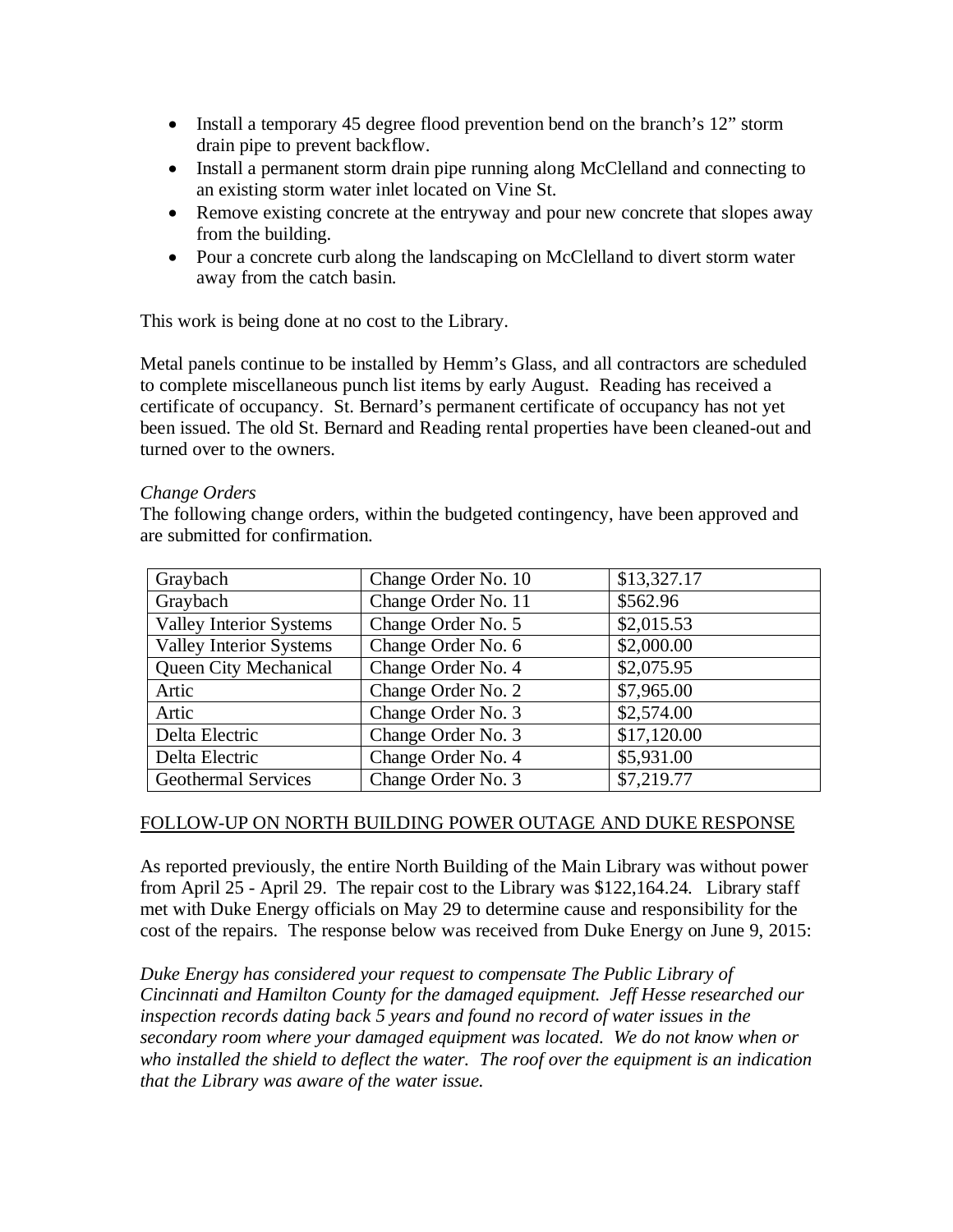*Duke Energy investigated the situation and determined we will not pay for the damaged equipment. The reasons for our decision are based on the ownership of the equipment and the responsibility of the owner to inspect and maintain customer owned equipment. Duke Energy provides access to customer owned vaults through a planned outage in order for the customer to inspect and maintain their equipment. Additionally, the damaged equipment was rated indoor. The equipment was exposed to outdoor elements which indicates outdoor rated equipment should have been installed. The outage also caused damage to Duke Energy equipment causing our costs to approach the amount of the Library's costs.*

*Moving forward, Duke Energy will work with the Library to schedule outages for the Library to inspect and maintain customer owned equipment.*

Fireman's Fund, the Library's insurance provider, is pursuing Duke for recovery. The Library will receive on our claim from the insurance provider \$19,320.45.

The Board is not satisfied with the response from Duke and requested that Library staff review the situation with the Hamilton County Prosecutor's Office to determine possible recovery.

# CAFÉ LEASE

Stephen Spyrou, owner of Vertigo Catering, the vendor operating the café located in the Main Library, reported that during the first six months of operation the café has struggled to break even. He is therefore requesting the \$300/month reduced rent, which has been in place since the café opened in January, be extended an additional six months to provide him time to grow the business. The full rent amount is \$600/month.

Mr. Hendon moved that the Board approve the report as filed. Mr. Moran seconded.

Voting for the motion: Mr. Moran, Mr. Hendon, Mrs. Trauth, Mrs. LaMacchia, Mr. Zaring and Mr. Sittenfeld …6 ayes. The motion carried. **(22-2015)**.

# **LIBRARY OPERATIONS – SERVICES COMMITTEE REPORT**

Mr. Moran introduced Brad Wedig, Corryville Branch Manager.

Brad reported:

# CORRYVILLE SERVES COMMUNITY'S YOUTH IN A VARIETY OF WAYS

The Corryville Branch Library serves a diverse urban community in a rapidly changing neighborhood. The summer season is especially busy as the Corryville Branch offers the Summer Learning Program, Summer Camp Reading and Summer Lunches to customers. Summer Camp Reading, a program that helps underachieving students through the difficult transition from  $3<sup>rd</sup>$  to  $4<sup>th</sup>$  grade, had a 100% improvement in reading proficiency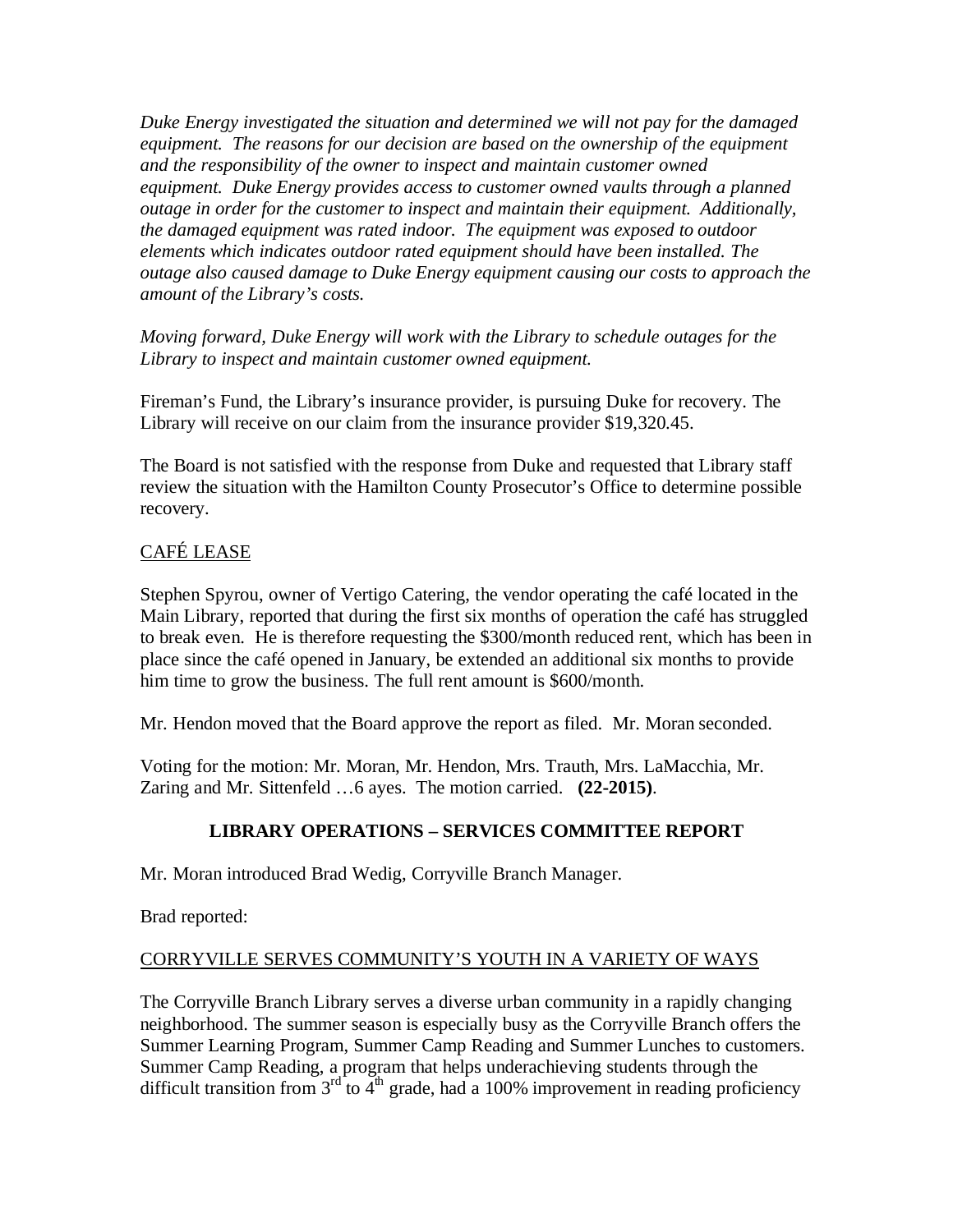for participating students in 2014 and continues to be successful in 2015. Summer Camp Reading participants were served through the Summer Lunch program, receiving breakfast and lunch daily. The branch saw an influx of youth in the summer season and took full advantage of the service opportunity hosting such activities as a weeklong Brain Camp, which averaged 15 children attending sessions each day. Corryville staff is proud of the positive impact these summer programs make on the community and are looking forward to the coming school year.

Mr. Moran reported that:

## AUDUBON VOLUMES DIGITIZED

The Library's four volume set of the rare *Birds of America*, by John James Audubon, has been scanned by Digital Services in collaboration with the Conservation Lab and Genealogy and Local History Department. Each volume is the very large elephant folio and took a day to digitize with the Library's planetary scanner. A total of 435 plates were scanned. This digitized version will be made available online as part of the Audubon casework project currently underway.

## PLAQUE HONORING MADEIRA MURAL ARTIST INSTALLED

A plaque has been installed at the Madeira Branch in honor of the late artist Sharon Lane Robinson at the request of her family. Ms. Lane designed the mural *Magnolias* which was installed during the renovation of the Madeira Branch in 1993.

## ACQUISTION OF ART OBJECTS RECOMMENDED FOR MAIN LIBRARY, LOVELAND AND CLIFTON BRANCHES

The Contemporary Arts Center has offered to donate an interactive exhibit to the MakerSpace at the Main Library. This three-dimensional "sensory elephant" exhibit, which was once a library card catalogue, is 10'9" from trunk to tail, 6'7" from top of trunk to base and 3'3" deep. Each drawer of the exhibit has a sensory experience for the viewer.

Acceptance of art prints is being recommended for the Loveland and Clifton Branches. The Loveland Branch donation is a framed Loren Long print. The Clifton Branch donation is a Kenneth Ozier framed print featuring skaters on the lake in Burnet Woods with dimensions of approximately 13" x 10".

These donations are recommended for acceptance.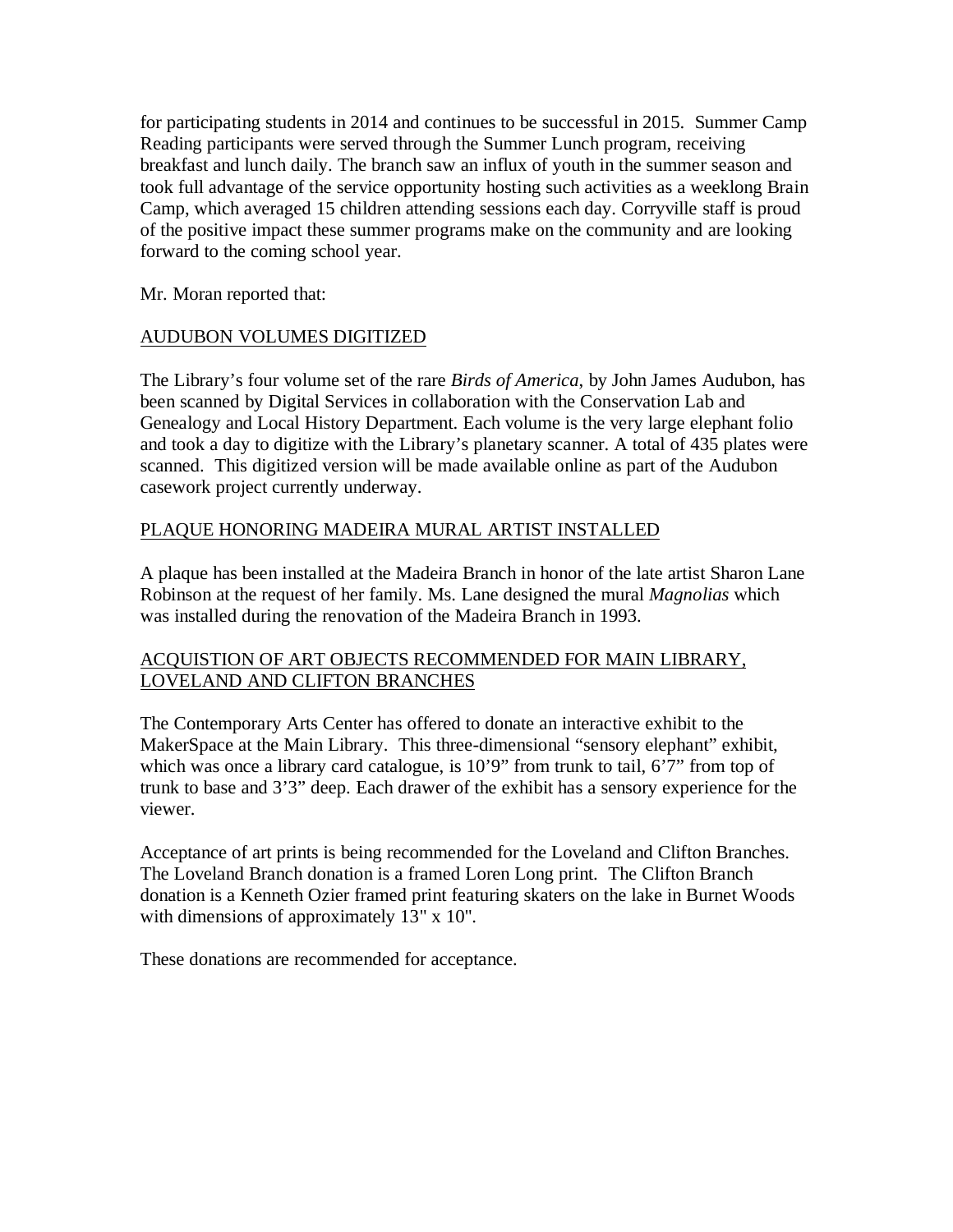Mr. Edwards reported that:

## BOOKS BY THE BANKS 2015

The 9<sup>th</sup> annual Books by the Banks: Cincinnati USA Book Festival will take place on Saturday, October 17 at the Duke Energy Center from 10:00 a.m. to 4:00 p.m. The daylong celebration of books and reading will feature approximately 125 national, regional, and local authors; book signings; author presentations; writing/getting published panels; and activities and programs for teens and kids. Featured authors include Anthony Marra, Rainbow Rowell, Sharon Draper, and Leah Stewart. This year, the partner libraries involved in planning the Festival expanded to include Gateway Community College. In addition to generous contributions from the Library Foundation and the partner libraries, Books by the Banks receives financial support from the Ohio Humanities Council, Carol Ann and Ralph V. Haile, Jr./U.S. Bank Foundation, George and Margaret McLane Foundation, Louise Taft Semple Foundation, and the Scripps Howard Foundation.

## SUMMER LEARNING PROGRAM

The second year of the Summer Learning Program, incorporating Summer Reading, Summer Camp Reading, Summer Lunch Service, and Brain Camps, continues to engage all ages in summer learning activities.

- **All-Star Readers** A baseball theme that engaged all customers and particularly youth in learning opportunities this summer, with many of the programs offered at each Library location incorporating a baseball theme. All-Star Readers integrated literacy as well as STEM activities.
- **Summer Camp Reading –** Continuing the emphasis on reaching students at risk of not reading on grade level by  $3<sup>rd</sup>$  grade, the Library hosted Summer Camp Reading programs at seven branch libraries this summer: Bond Hill, College Hill, Corryville, Covedale, Northside, Pleasant Ridge, and Westwood. Struggling second grade readers were recruited to fill the twelve available seats at each site for the six-week program.
- **Summer Lunch Service -** The Library partnered with Cincinnati Public Schools and Whole Again International to provide daily summer lunches to eligible children at 14 locations, as well as breakfast and/or lunch to children participating in the seven Summer Camp Reading programs.
- **Brain Camps** Once again Brain Camps were held at all 41 Library locations with full-week Brain Camps at 24 locations including the seven targeted urban neighborhoods also hosting Summer Camp Reading programs. Main Library hosted several full-week Brain Camps and the Library's Outreach Services Department presented Mini Brain Camps at the remaining 16 locations. By the end of June over 1,200 children had made crafts, read engaging stories and participated in hands-on STEM related activities. Overall attendance increased 24% over 2014.

Statistics for the 2015 program were not available at the time of the writing of this report, but will be presented to the Board when available.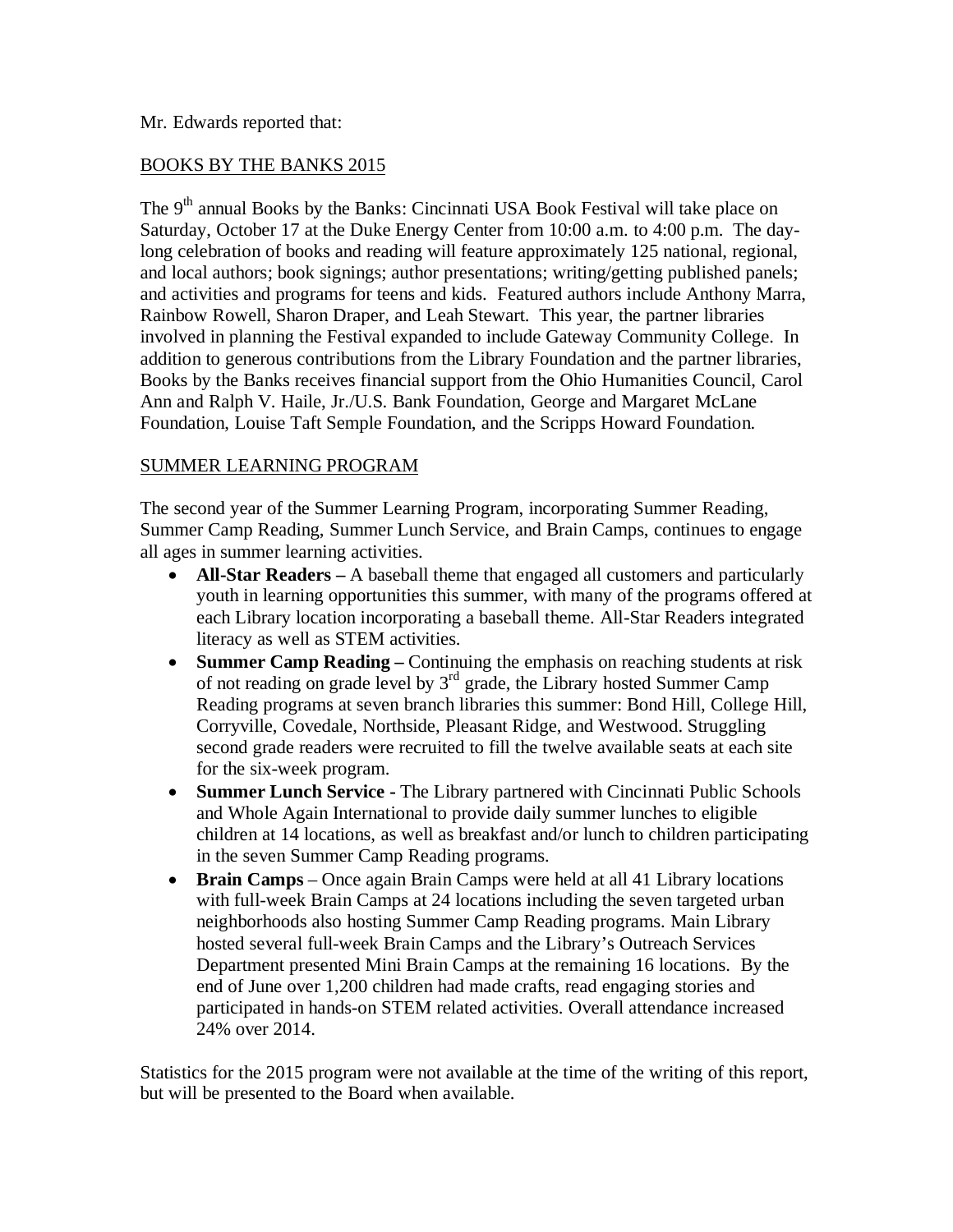#### Mr. Moran reported that:

#### GED CLASS TO BEGIN AT CLIFTON IN THE FALL

Beginning this fall the Clifton branch will host a GED/ABLE (Adult Basic and Literacy Education) preparation class in partnership with the Great Oaks Institute of Technology and Career Development. The class will be conducted two days each week and help adults improve skills in reading, writing and math as well as help prepare to take the GED exam, attend college or find employment.

#### *GO SET A WATCHMAN* SETS NEW TREND IN FORMAT DEMAND

Harper Lee's *Go Set a Watchman*, setting records with the publisher and the Library. Publisher HarperCollins said "*Watchman* is now the fastest-selling book in its history." For the Library, it's not only an extremely popular title, with over 2,000 initial holds, it's also an indicator of changing customer format choice. There are 750 holds for the print book and 665 holds for the ebook. This is probably the first significant title we've seen with an almost even breakdown between print and ebook demand. While this transition is exciting to see, it does come at a cost. The price for a print copy is \$15 and the price for an ebook copy is \$25 (67% difference). The cost discrepancy is even greater with the audio format with a Book-on-CD copy costing \$35 vs. an eAudiobook copy costing \$65 (86% difference). Also, the eformat editions expire after 26 circulations, so if demand continues additional replacement copies may need to be ordered later.

Mr. Edwards reported that:

*Programs and Exhibits of Note:*

## CLASSICS OF CHILDREN'S LITERATURE: HIGHLIGHTS FROM THE JEAN ALVA GOLDSMITH COLLECTION

In 1929, seven year-old Jean Alva Goldsmith passed away. To celebrate her love of books and reading, Jean's parents donated her books to the Library and established a trust fund to be used by the Library to collect children's books. For more than 80 years, a treasure trove of the finest examples of children's literature, based on criteria such as Caldecott and Newbery Award winners, has been amassed. Highlights from this collection will be on display from September 9 through January 4 in the Main Library's Atrium.

# $61^\mathrm{ST}$  ANNUAL VETERANS DAY COMMEMORATION

On November 11 at 10:45 a.m., the Library will hold its 61st Annual Veterans Day Commemoration at the Main Library. The program will feature keynote remarks, patriotic music, presentation of Memorial Wreaths, lighting of the Flame of Remembrance, and *Taps*.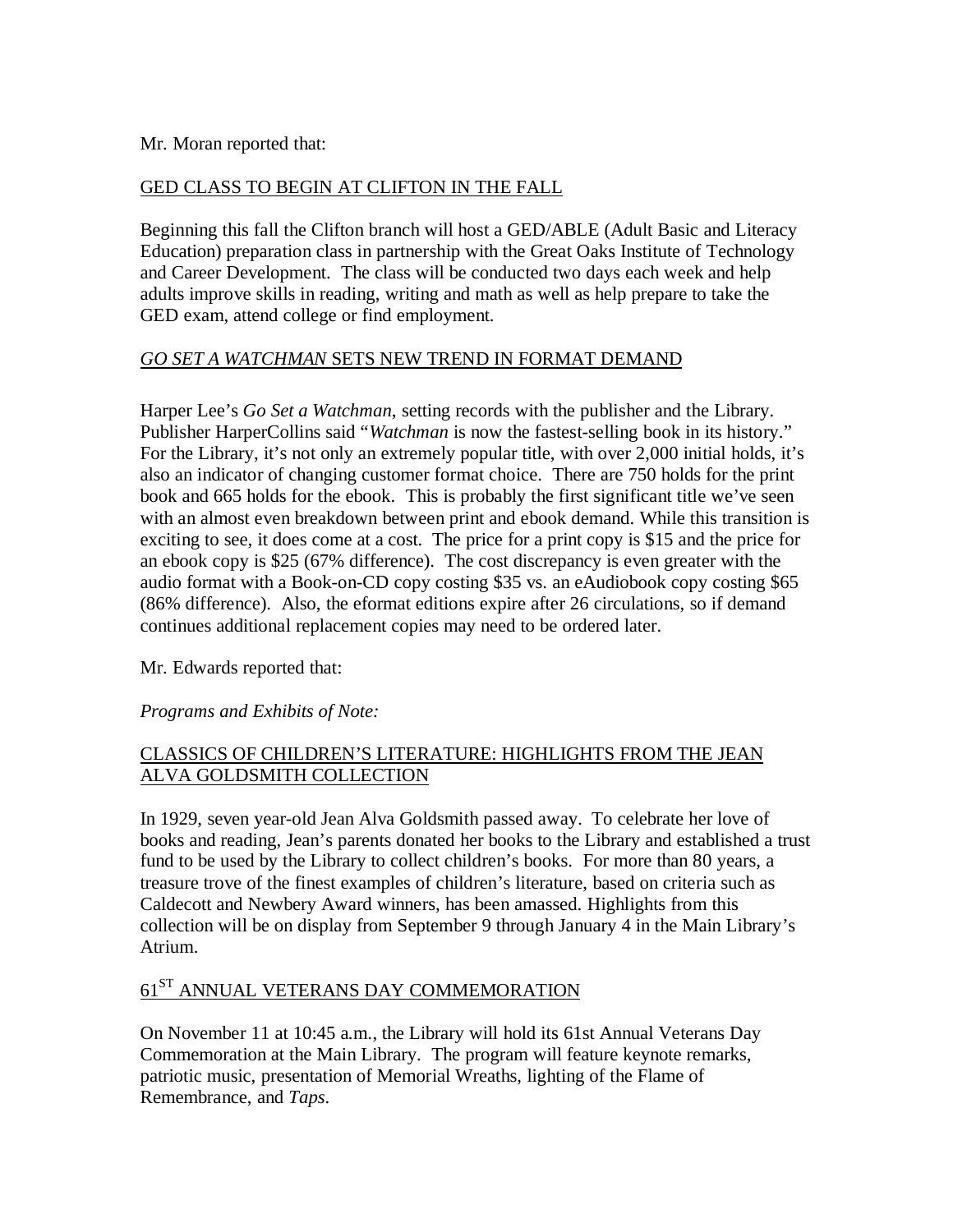The speaker will be Nathan Pelletier. He is the Executive Director of the Joseph House in Over-the-Rhine. He is a West Point graduate and served as an Infantry Platoon Leader in Iraq.

## *LAST DAYS IN VIETNAM* VIEWING AND DISCUSSION

The Library is partnering with CET to present viewings and discussions of Rory Kennedy's documentary *Last Days in Vietnam*. Each program will consist of a 45 minute screening of excerpts from the film, followed by a discussion. The programs will take place at the Groesbeck, Reading, St. Bernard, Westwood and Harrison branches. Viewings will take place September – November.

#### DIGITAL BOOKMOBILE AT READING BRANCH

The OverDrive Digital Bookmobile will visit the Reading Branch on Friday, August 14 from 10am to 4pm. Customers will learn how to get eBooks, eAudiobooks, and other digital formats from the Library. Readers of all ages will experience new ways to enjoy digital materials.

## ONE CITY, ONE SYMPHONY

The Library is pleased to participate in *One City, One Symphony* Cincinnati Symphony Orchestra's community-wide project that brings us together through music. This year's *One City, One Symphony* concerts center on the theme of freedom, and feature a new CSO commission that sets selections of Dr. Maya Angelou's poetry to music. During the months of October and November, Library customers will be invited to check out the works of Maya Angelou and attend poetry readings at Library locations.

#### TEEN ART CONTEST

The Library's annual Teen Photography and Drawing Contests are combining into a Teen Art Contest. This redesigned contest offers teens an opportunity to use any twodimensional art including drawing, painting, digital illustration, or photography to express themselves. The theme for this contest is "Get Away" and teens are encouraged to submit art that communicates the experience of travel in real life or through stories. The contest runs October 1-31.

Mr. Moran moved that the Board approve the report as filed. Mr. Hendon seconded.

Voting for the motion: Mr. Moran, Mr. Hendon, Mrs. Trauth, Mrs. LaMacchia, Mr. Zaring and Mr. Sittenfeld …6 ayes. The motion carried. **(23-2015)**.

Mrs. LaMacchia noted appreciation to the Board and Staff regarding the Clifton, Reading, and St. Bernard branch projects. She specifically thanked Ms. Fender, Mr.